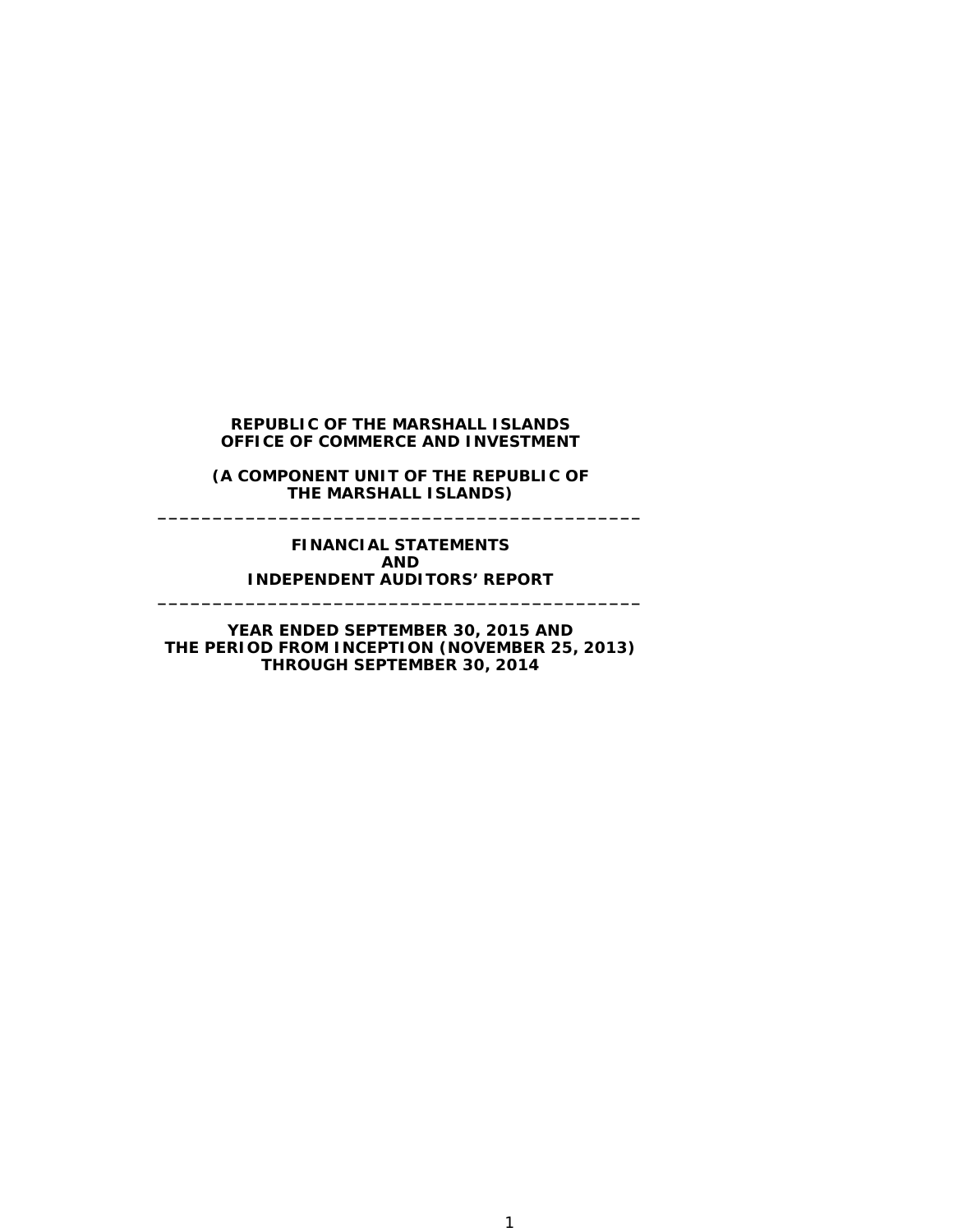#### **REPUBLIC OF THE MARSHALL ISLANDS OFFICE OF COMMERCE AND INVESTMENT (A COMPONENT UNIT OF THE REPUBLIC OF THE MARSHALL ISLANDS)**

Year Ended September 30, 2015 and the Period From Inception (November 25, 2013) Through September 30, 2014

Table of Contents

|      |                                                                                                                                                                                                                             | Page No.     |
|------|-----------------------------------------------------------------------------------------------------------------------------------------------------------------------------------------------------------------------------|--------------|
| Ι.   | INDEPENDENT AUDITORS' REPORT                                                                                                                                                                                                |              |
| Н.   | MANAGEMENT'S DISCUSSION AND ANALYSIS                                                                                                                                                                                        | 3            |
| III. | <b>FINANCIAL STATEMENTS:</b>                                                                                                                                                                                                |              |
|      | Statements of Net Position<br>Statements of Revenues, Expenses and Changes in Net Position<br><b>Statements of Cash Flows</b><br>Notes to Financial Statements                                                              | 8<br>9<br>10 |
| IV.  | INDEPENDENT AUDITORS' REPORT ON COMPLIANCE WITH<br><b>LAWS AND REGULATIONS</b>                                                                                                                                              |              |
|      | Independent Auditors' Report on Internal Control Over Financial<br>Reporting and on Compliance and Other Matters Based on an<br>Audit of Financial Statements Performed in Accordance with<br>Government Auditing Standards | 16           |
|      | Schedule of Findings and Responses                                                                                                                                                                                          | 18           |
|      | Unresolved Prior Year Findings                                                                                                                                                                                              | 20           |
|      |                                                                                                                                                                                                                             |              |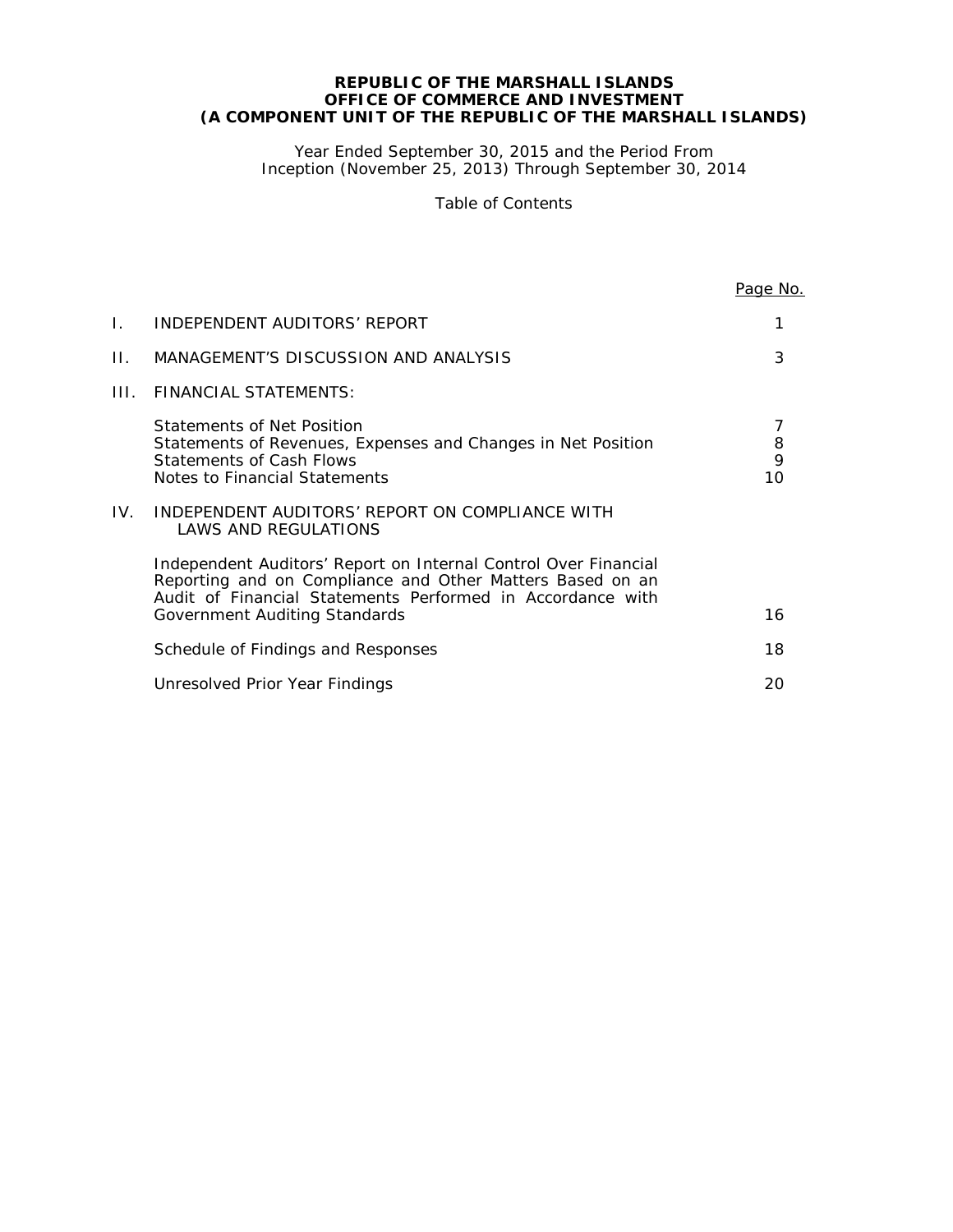# **Deloitte**.

Deloitte & Touche LLP 361 South Marine Corps Drive Tamuning, GU 96913 USA

Tel: +1 (671) 646-3884 Fax:  $+1$  (671) 649-4265

www.deloitte.com

# **INDEPENDENT AUDITORS' REPORT**

Board of Directors Republic of the Marshall Islands Office of Commerce and Investment:

# **Report on the Financial Statements**

We have audited the accompanying financial statements of the Republic of the Marshall Islands Office of Commerce and Investment (OCI), a component unit of the Republic of the Marshall Islands, which comprise the statements of net position as of September 30, 2015 and 2014, and the related statements of revenues, expenses and changes in net position and of cash flows for the year ended September 30, 2015 and for the period from inception (November 25, 2013) through September 30, 2014, and the related notes to the financial statements.

# *Management's Responsibility for the Financial Statements*

Management is responsible for the preparation and fair presentation of these financial statements in accordance with accounting principles generally accepted in the United States of America; this includes the design, implementation, and maintenance of internal control relevant to the preparation and fair presentation of financial statements that are free from material misstatement, whether due to fraud or error.

#### *Auditors' Responsibility*

Our responsibility is to express an opinion on these financial statements based on our audits. We conducted our audits in accordance with auditing standards generally accepted in the United States of America and the standards applicable to financial audits contained in *Government Auditing Standards,* issued by the Comptroller General of the United States. Those standards require that we plan and perform the audit to obtain reasonable assurance about whether the financial statements are free from material misstatement.

An audit involves performing procedures to obtain audit evidence about the amounts and disclosures in the financial statements. The procedures selected depend on the auditor's judgment, including the assessment of the risks of material misstatement of the financial statements, whether due to fraud or error. In making those risk assessments, the auditor considers internal control relevant to the entity's preparation and fair presentation of the financial statements in order to design audit procedures that are appropriate in the circumstances, but not for the purpose of expressing an opinion on the effectiveness of the entity's internal control. Accordingly, we express no such opinion. An audit also includes evaluating the appropriateness of accounting policies used and the reasonableness of significant accounting estimates made by management, as well as evaluating the overall presentation of the financial statements.

We believe that the audit evidence we have obtained is sufficient and appropriate to provide a basis for our audit opinion.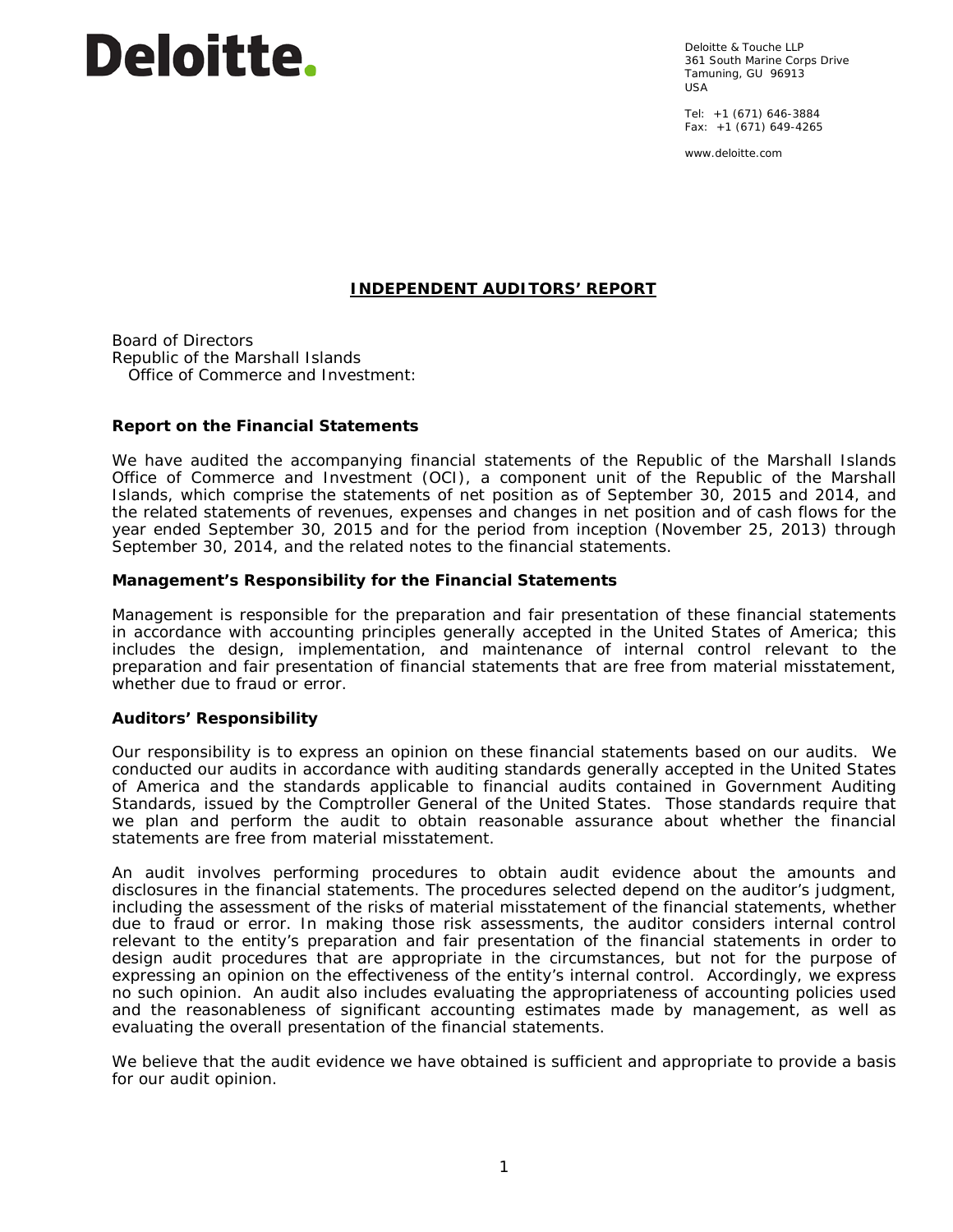

# *Opinion*

In our opinion, the financial statements referred to above present fairly, in all material respects, the financial position of OCI as of September 30, 2015 and 2014, and the changes in its financial position and its cash flows for the year ended September 30, 2015 and for the period from inception (November 25, 2013) through September 30, 2014 in accordance with accounting principles generally accepted in the United States of America.

#### *Other Matters*

#### *Required Supplementary Information*

Accounting principles generally accepted in the United States of America require that the Management's Discussion and Analysis on pages 3 through 6 be presented to supplement the financial statements. Such information, although not a part of the financial statements, is required by the Governmental Accounting Standards Board who considers it to be an essential part of financial reporting for placing the financial statements in an appropriate operational, economic, or historical context. We have applied certain limited procedures to the required supplementary information in accordance with auditing standards generally accepted in the United States of America, which consisted of inquiries of management about the methods of preparing the information and comparing the information for consistency with management's responses to our inquiries, the financial statements, and other knowledge we obtained during our audit of the financial statements. We do not express an opinion or provide any assurance on the information because the limited procedures do not provide us with sufficient evidence to express an opinion or provide any assurance.

# **Other Reporting Required by** *Government Auditing Standards*

In accordance with *Government Auditing Standards*, we have also issued our report dated January 23, 2017, on our consideration of OCI's internal control over financial reporting and on our tests of its compliance with certain provisions of laws, regulations, contracts, and grant agreements and other matters. The purpose of that report is to describe the scope of our testing of internal control over financial reporting and compliance and the results of that testing, and not to provide an opinion on internal control over financial reporting or on compliance. That report is an integral part of an audit performed in accordance with *Government Auditing Standards* in considering OCI's internal control over financial reporting and compliance.

leloitte Wackell

January 23, 2017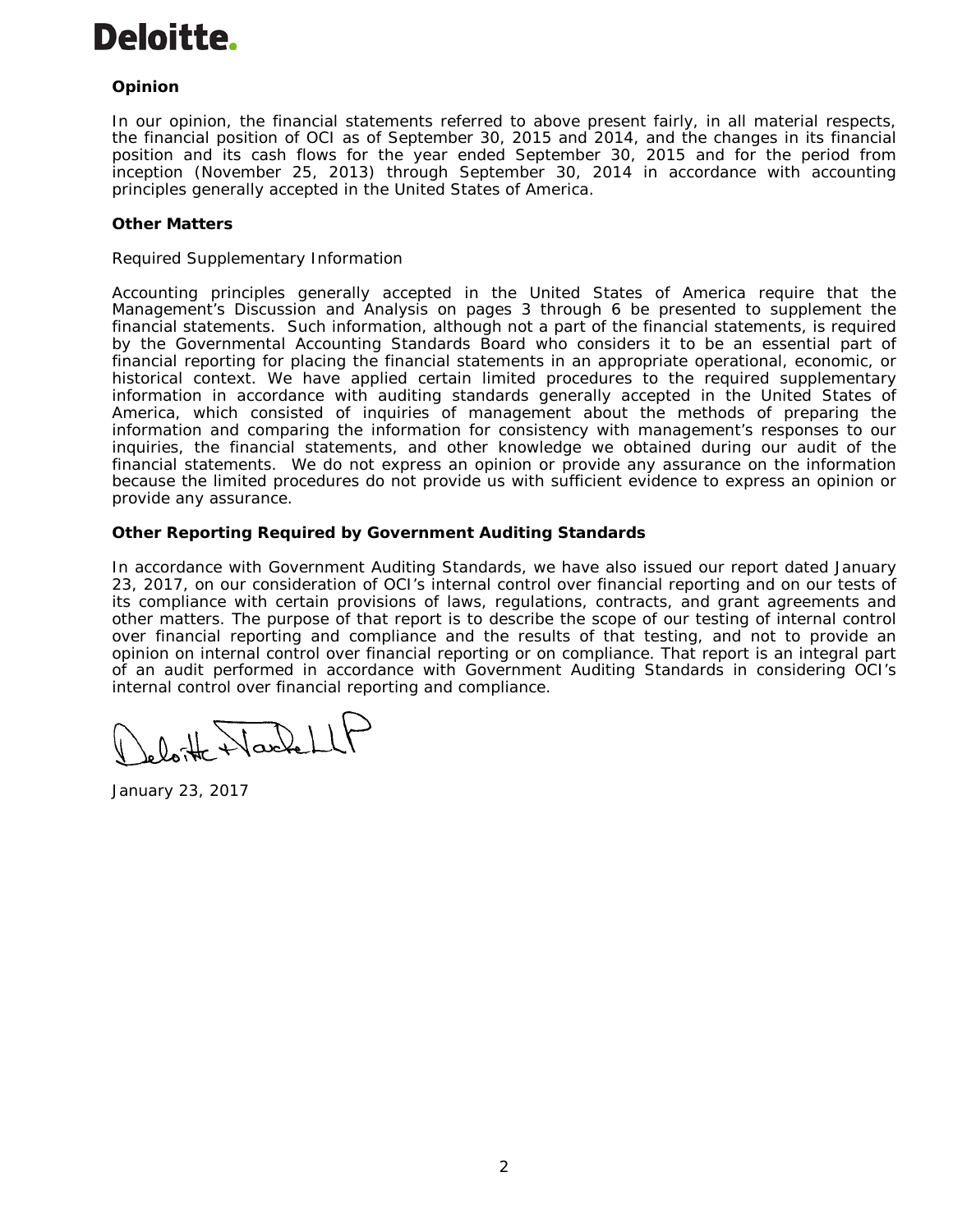Management's Discussion and Analysis Year Ended September 30, 2015 and the Period From Inception (November 25, 2013) Through September 30, 2014

This section of the Office of Commerce and Investment (OCI) annual financial report presents our discussion and analysis of OCI's financial performance during the fiscal year that ended September 30, 2015. This section is to be read in conjunction with the financial statements that follow this section and the accompanying notes to our financial statements in this report.

# **OCI Functions**

OCI has wide-ranging functions and powers, designed to make it a catalyst for economic and social development. Its primary function is to "… develop and implement social and economic development programs and projects…for the betterment of the economic and social conditions of the inhabitants of the Republic."

Its functions combine the roles of an investment promotion agency and a government investment corporation i.e. to encourage and develop investments and to operate business enterprises on behalf of government. It is empowered to perform its functions alone or in conjunction with other government agencies and private enterprises.

# **Financial Highlights**

This section of the OCI annual financial report presents our discussion and analysis of OCI's financial performance for the fiscal year ending September 30, 2015. Please read it and verify any clarification to the financial statements, which follow this section. The below table summarizes the financial condition and operations of OCI for fiscal years 2015 and 2014.

#### **Statement of Net Position Analysis:**

At September 30, 2015, OCI had a net investment in capital assets of \$32,022 which is a 9% decline from prior year due to annual depreciation, with additions of \$4,655 made during the year for furniture and fixtures. Cash increased by 8% mainly due to the increase in operating grant given by Government. Advances from affiliates declined by 50% due to loan repayment and increase in both payables and accrued rent are due to increase in operations in 2015 as compared to prior year. Net position also increased by 26% mainly due to the operating surplus of \$29,188 made in 2015.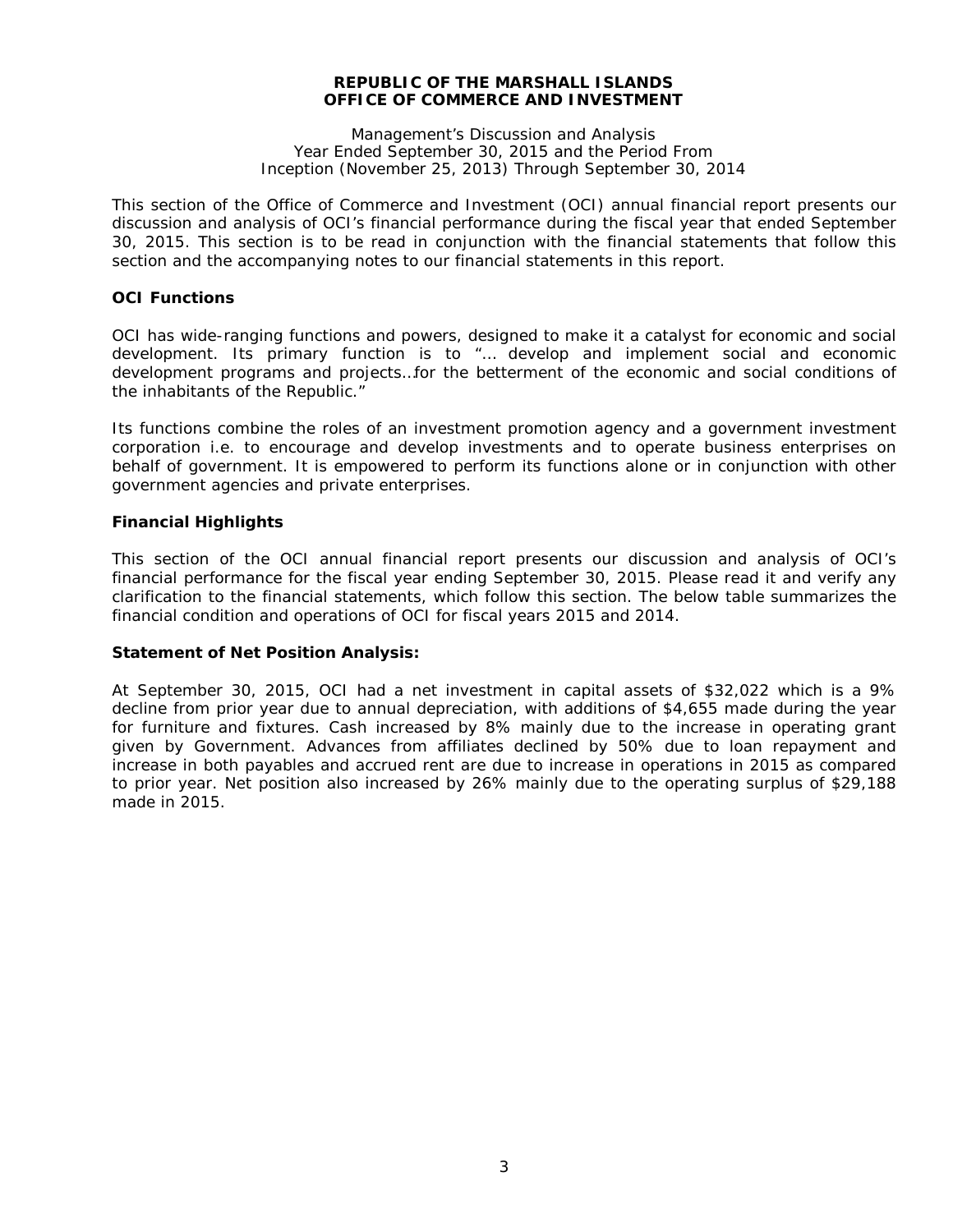Management's Discussion and Analysis Year Ended September 30, 2015 and the Period From Inception (November 25, 2013) Through September 30, 2014

|                                     | <u>2015</u>   | 2014                 | ℅<br>Change |
|-------------------------------------|---------------|----------------------|-------------|
| <b>ASSETS</b>                       |               |                      |             |
| <b>Current assets:</b>              |               |                      |             |
| Cash                                | 140,050<br>\$ | \$129,994            | 8%          |
| Advance to employee                 | 2.750         |                      | 100%        |
| <b>Total current assets</b>         | 142,800       | 129,994              | 10%         |
| Capital assets, net                 | 32,022        | 35,197               | $-9%$       |
|                                     | 174,822<br>\$ | \$165,191            |             |
| <b>LIABILITIES AND NET POSITION</b> |               |                      |             |
| Liabilities:                        |               |                      |             |
| Payable to affiliate                | \$<br>4,261   | \$<br>1,986          | 115%        |
| Accrued rent                        | 3,168         |                      | 100%        |
| Advance from affiliate              | 25,000        | 50,000               | $-50%$      |
| <b>Total liabilities</b>            | 32,429        | 51,986               |             |
| Commitment and contingency          |               |                      |             |
| Net position:                       |               |                      |             |
| Net investment in capital assets    | 32,022        | 35,197               | $-9%$       |
| Unrestricted                        | 110,371       | 78,008               | 41%         |
| <b>Total net position</b>           | 142,393       | 113,205              | 26%         |
|                                     | 174,822<br>\$ | <u>165,191</u><br>\$ |             |

# **Advance from Affiliate**

Loan given by the Marshall Islands Marine Resources Authority (MIMRA) to assist in the start-up of the OCI of \$100,000 on the 2nd of February 2014. OCI has since made repayments of \$50,000 during the 9 month period ending 30 September 2014 as well as \$25,000 during the 2015 financial year. Please refer to note 4 to the financial statements for additional information relating to OCI's long-term debt.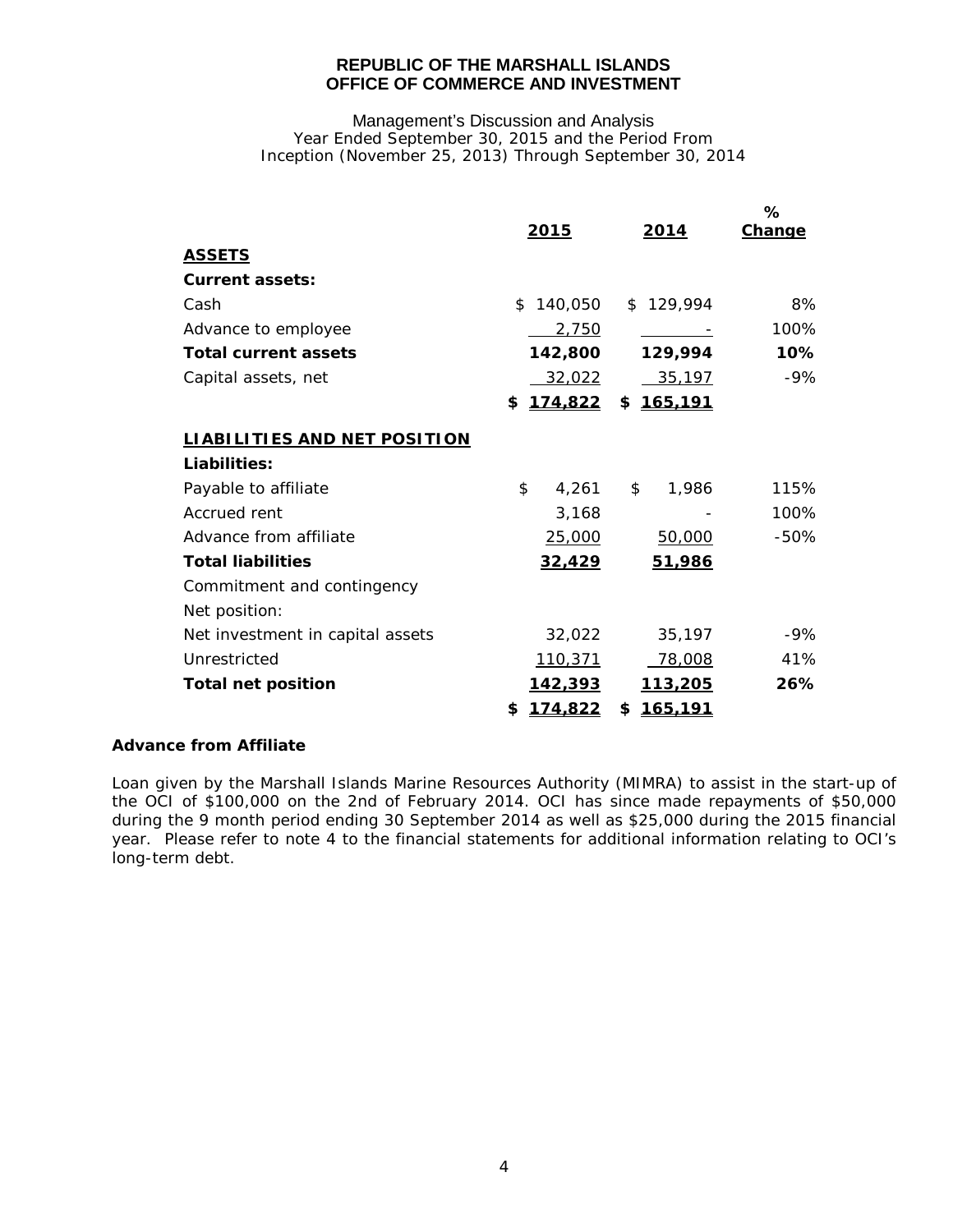Management's Discussion and Analysis Year Ended September 30, 2015 and the Period From Inception (November 25, 2013) Through September 30, 2014

#### **Statement of Revenues, Expenses, and Changes in Net Position Analysis:**

At September 30, 2015, OCI made an operating surplus of \$29,188. This was mainly due to the 68% increase in the 2015 Government grant to \$425,889 compared to \$253,550 in prior year. It must be noted that the 2015 financial year is a full 12 month period while the 2014 financial year reflects OCI's infant operations for 9 months (January to September 2014), hence the % changes for certain expense items would seem excessive, which is not necessarily the case. In addition, due to the expansion of OCI by way of hiring of new staff to carry out OCI's objectives, salary expenses increased by \$247,521 as compared to prior year. As a result of the additional staff, professional and contractual fees declined by 50% as those tasks were now done in-house. Due to increased operations in 2015, travel costs, advertising, rent, office supplies, utilities and miscellaneous expenses all increased while office renovation and R&M decreased mostly due to the one-off repairs and maintenance done to the office space in 2014. As such, total expenses increased by \$260,564 (186%) as compared to prior year, giving a change in net position of \$29,188 and taking the net position at end of the period to \$142,393 which is a 26% increase. (See table below).

|                                              |                 |                | ℅<br>Change |
|----------------------------------------------|-----------------|----------------|-------------|
| <b>Operating revenues:</b>                   |                 |                |             |
| Nitijela appropriation                       | \$425,889       | \$253,550      | 68%         |
| Other                                        | 4,208           |                | 100%        |
| <b>Total operating revenues</b>              | 430,097         | 253,550        |             |
| <b>Operating expenses:</b>                   |                 |                |             |
| Salaries, wages and employee benefits        | 269,355         | 21,834         | 1134%       |
| Travel and per diem                          | 32,947          | 21,847         | 51%         |
| Professional/Contractual fees                | 22,061          | 43,681         | $-49%$      |
| Advertising                                  | 17,019          | 8,118          | 110%        |
| Rent                                         | 10,560          | 3,250          | 225%        |
| Office supplies                              | 8,883           | 7,293          | 22%         |
| Depreciation                                 | 7,830           | 1,191          | 557%        |
| Utilities and communication                  | 5,040           | 3,519          | 43%         |
| Office renovation and repair and maintenance | 2,071           | 24,727         | $-92%$      |
| Miscellaneous                                | 25,143          | 4,885          | 415%        |
| <b>Total operating expenses</b>              | 400,909         | <u>140,345</u> | 186%        |
| Change in net position                       | 29,188          | 113,205        |             |
| Net position at beginning of period          | <u> 113,205</u> |                |             |
| Net position at end of period                | \$142,393       | \$113,205      | 26%         |

The above results show that OCI has performed well against budget, utilizing 93%<sup>1</sup> of the budget to date to fund its operations. Overall, with only a 7% variance of budget to actuals, OCI's spending for the 2015 FY has been efficient in sticking with approved budget by Board and proper planning by management.

i<br>I

<span id="page-6-0"></span> $1$  Approved Budgeted Total Expenses of \$428,525 with Actual Total Expenses of \$400,909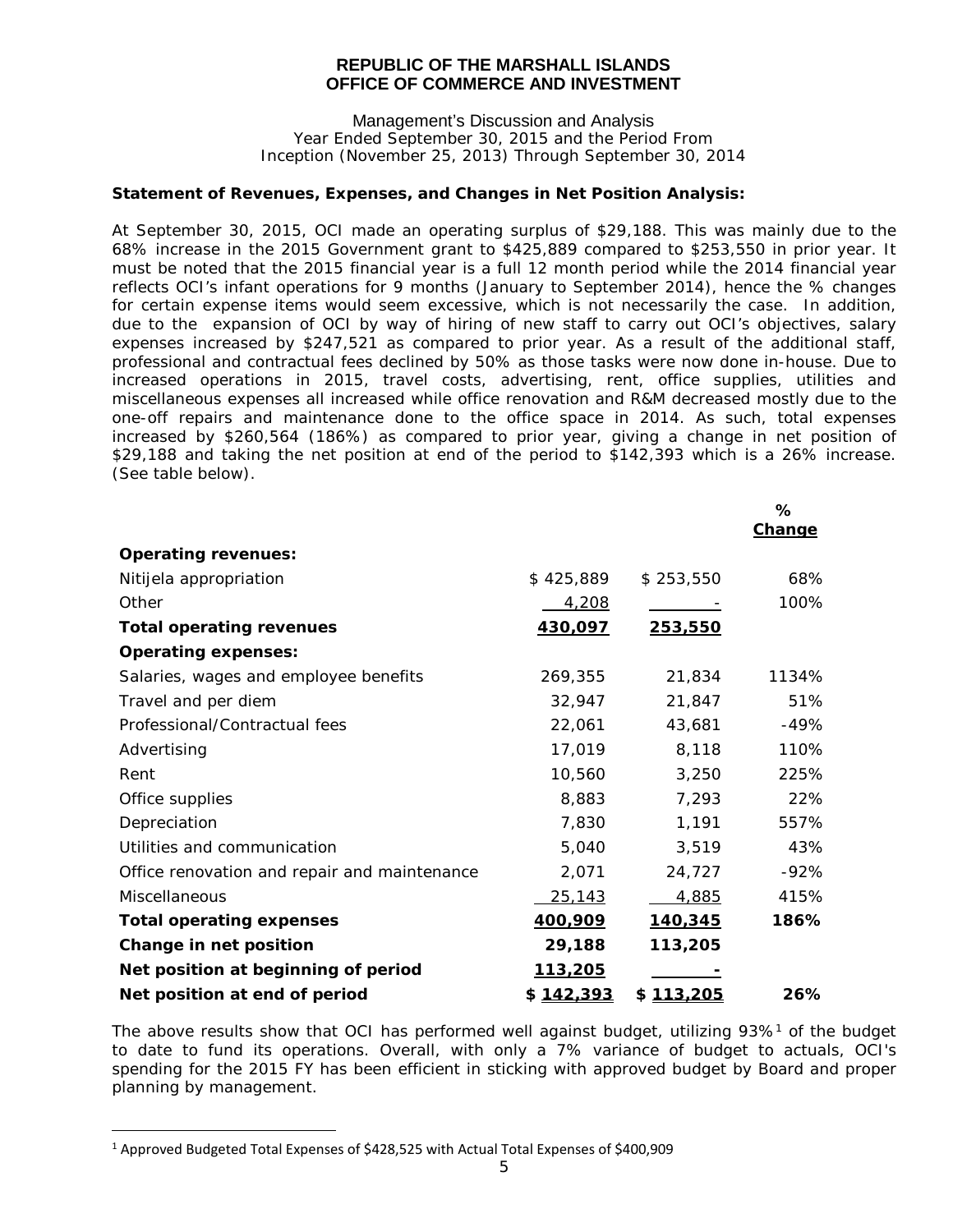#### Management's Discussion and Analysis Year Ended September 30, 2015 and the Period From Inception (November 25, 2013) Through September 30, 2014

# **Capital Assets**

Capital assets for OCI in 2015 was \$32,022, compared to \$35,197 in 2014 which is a 9% decline from prior year due to annual depreciation, with additions of \$4,655 made during the year for furniture and fixtures.

Below is a summary of OCI's investment in capital assets for 30 September, 2015 and 2014:

|                               |                   |                    | %      |
|-------------------------------|-------------------|--------------------|--------|
|                               | 2015              | 2014               | Change |
| Motor vehicles                | \$27,000          | 27,000             |        |
| Furniture and fixtures        | 14,043            | 9,388              | 50%    |
| Less accumulated depreciation | 41,043<br>(9,021) | 36,388<br>(1, 191) | 657%   |
|                               | \$32,022          | \$35.197           | (9%)   |

Please refer to note 3 to the financial statements for additional information relating to OCI's capital assets.

# **Additional Financial Information**

This discussion and analysis is designed to provide an overview of OCI's financial operations and financial condition. Should the reader have any questions regarding information included in this report or wish to request additional information, please contact the CEO of the Office of Commerce and Investment at 625-4624 or in writing to P. O. box 898, Majuro, Marshall Islands 96960.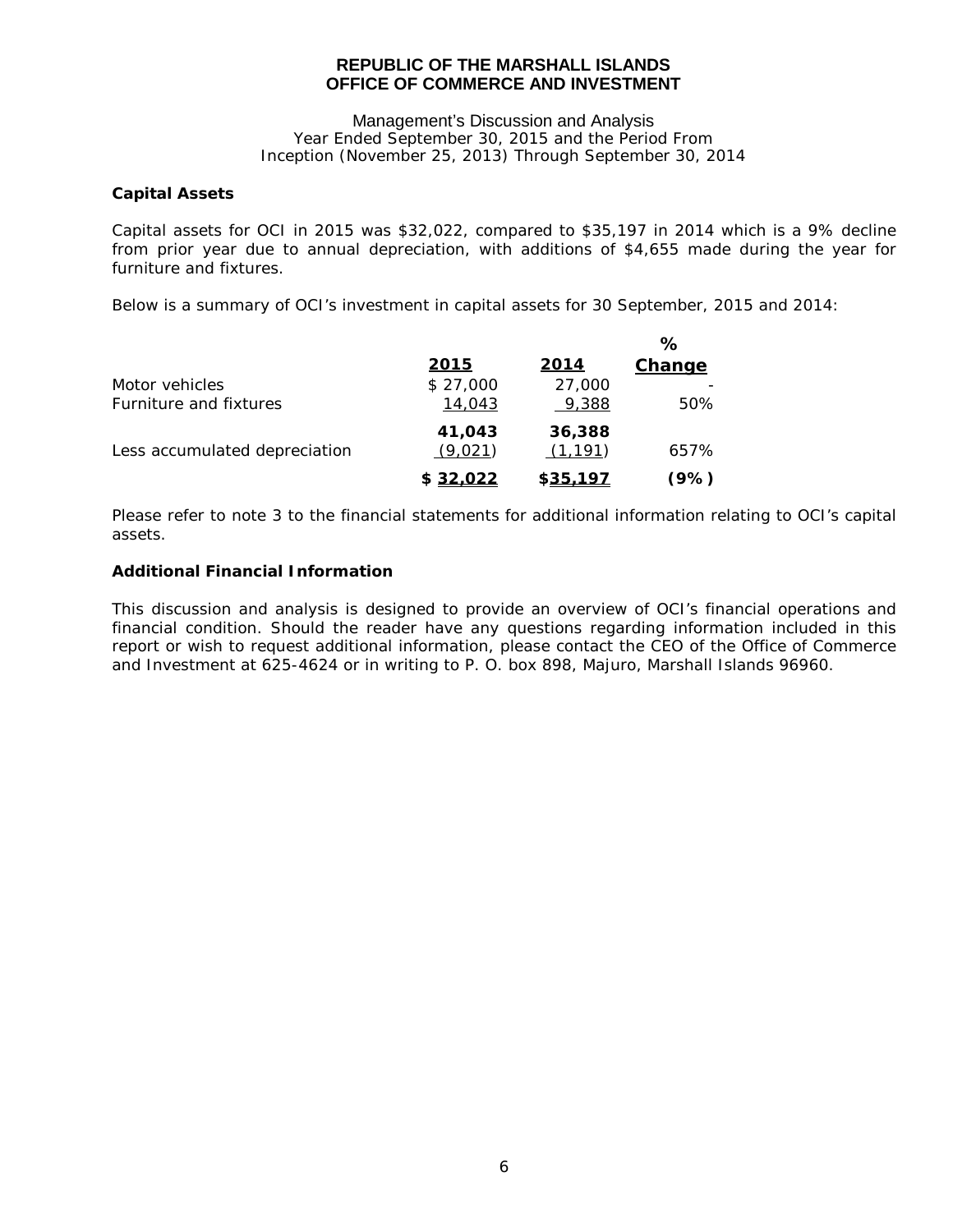# Statements of Net Position September 30, 2015 and 2014

| <b>ASSETS</b>                       | 2015             |      | 2014    |
|-------------------------------------|------------------|------|---------|
| Current assets:                     |                  |      |         |
| Cash                                | \$<br>140,050 \$ |      | 129,994 |
| Advance to employee                 | 2,750            |      |         |
| Total current assets                | 142,800          |      | 129,994 |
| Capital assets, net                 | 32,022           |      | 35,197  |
|                                     | 174,822 \$       |      | 165,191 |
| <b>LIABILITIES AND NET POSITION</b> |                  |      |         |
| Liabilities:                        |                  |      |         |
| Payable to affiliate                | \$<br>4,261      | - \$ | 1,986   |
| Accrued rent                        | 3,168            |      |         |
| Advance from affiliate              | 25,000           |      | 50,000  |
| <b>Total liabilities</b>            | 32,429           |      | 51,986  |
| Commitment and contingency          |                  |      |         |
| Net position:                       |                  |      |         |
| Net investment in capital assets    | 32,022           |      | 35,197  |
| Unrestricted                        | 110,371          |      | 78,008  |
| Total net position                  | 142,393          |      | 113,205 |
|                                     | 174,822          | \$   | 165,191 |
|                                     |                  |      |         |

See accompanying notes to financial statements.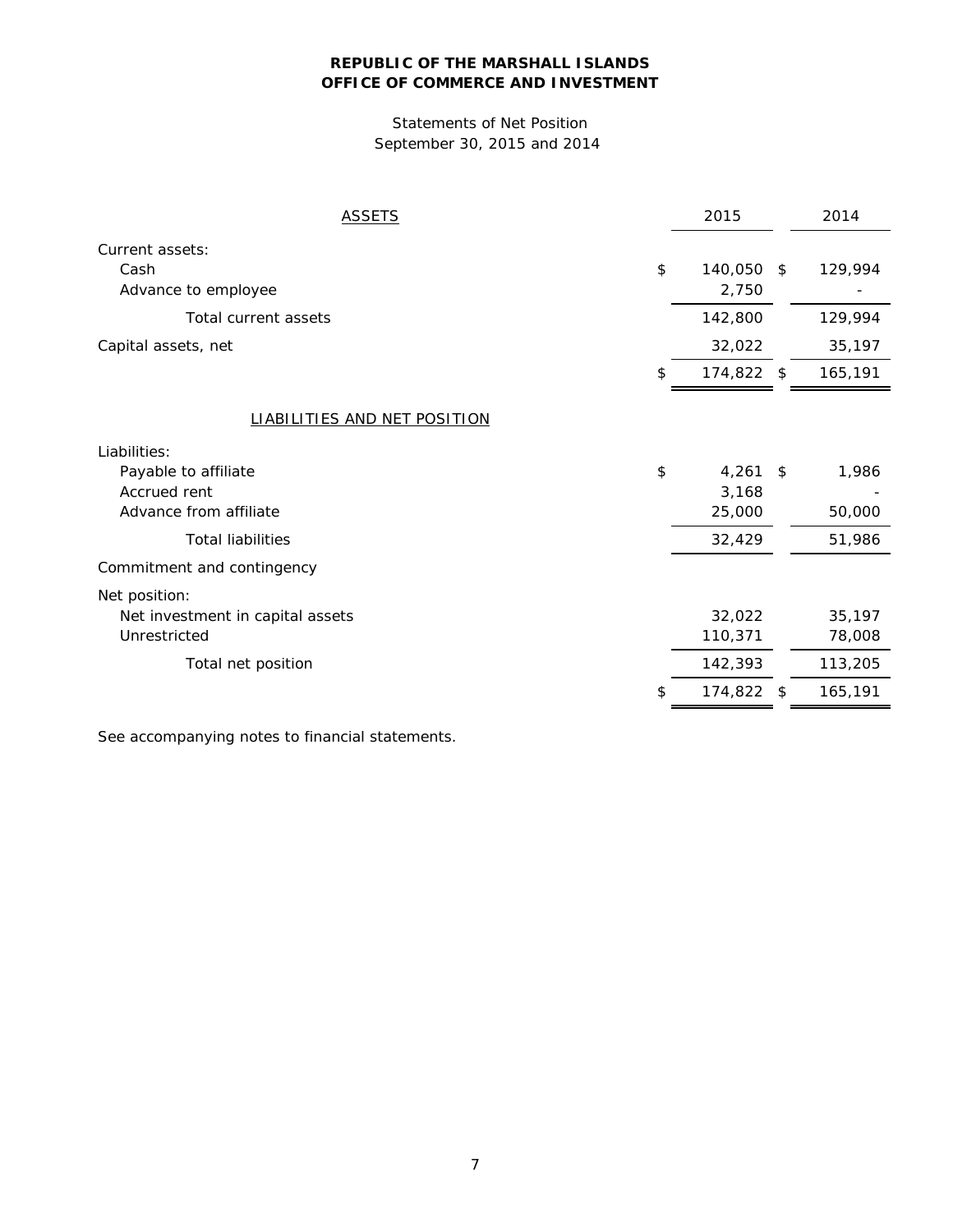# Statements of Revenues, Expenses, and Changes in Net Position Year Ended September 30, 2015 and The Period From Inception (November 25, 2013) Through September 30, 2014

|                                            | 2015       |     | 2014    |
|--------------------------------------------|------------|-----|---------|
| Operating revenues:                        |            |     |         |
| \$<br>Nitijela appropriation               | 425,889 \$ |     | 253,550 |
| Other                                      | 4,208      |     |         |
| Total operating revenues                   | 430,097    |     | 253,550 |
| Operating expenses:                        |            |     |         |
| Salaries, wages and employee benefits      | 269,355    |     | 21,834  |
| Travel and per diem                        | 32,947     |     | 21,847  |
| Professional/contractual fees              | 22,061     |     | 43,681  |
| Advertising                                | 17,019     |     | 8,118   |
| Rent                                       | 10,560     |     | 3,250   |
| Office supplies                            | 8,883      |     | 7,293   |
| Depreciation                               | 7,830      |     | 1,191   |
| Utilities and communications               | 5,040      |     | 3,519   |
| Office renovation, repairs and maintenance | 2,071      |     | 24,727  |
| Miscellaneous                              | 25,143     |     | 4,885   |
| Total operating expenses                   | 400,909    |     | 140,345 |
| Change in net position                     | 29,188     |     | 113,205 |
| Net position at beginning of year          | 113,205    |     |         |
| Net position at end of year                | 142,393    | -\$ | 113,205 |

See accompanying notes to financial statements.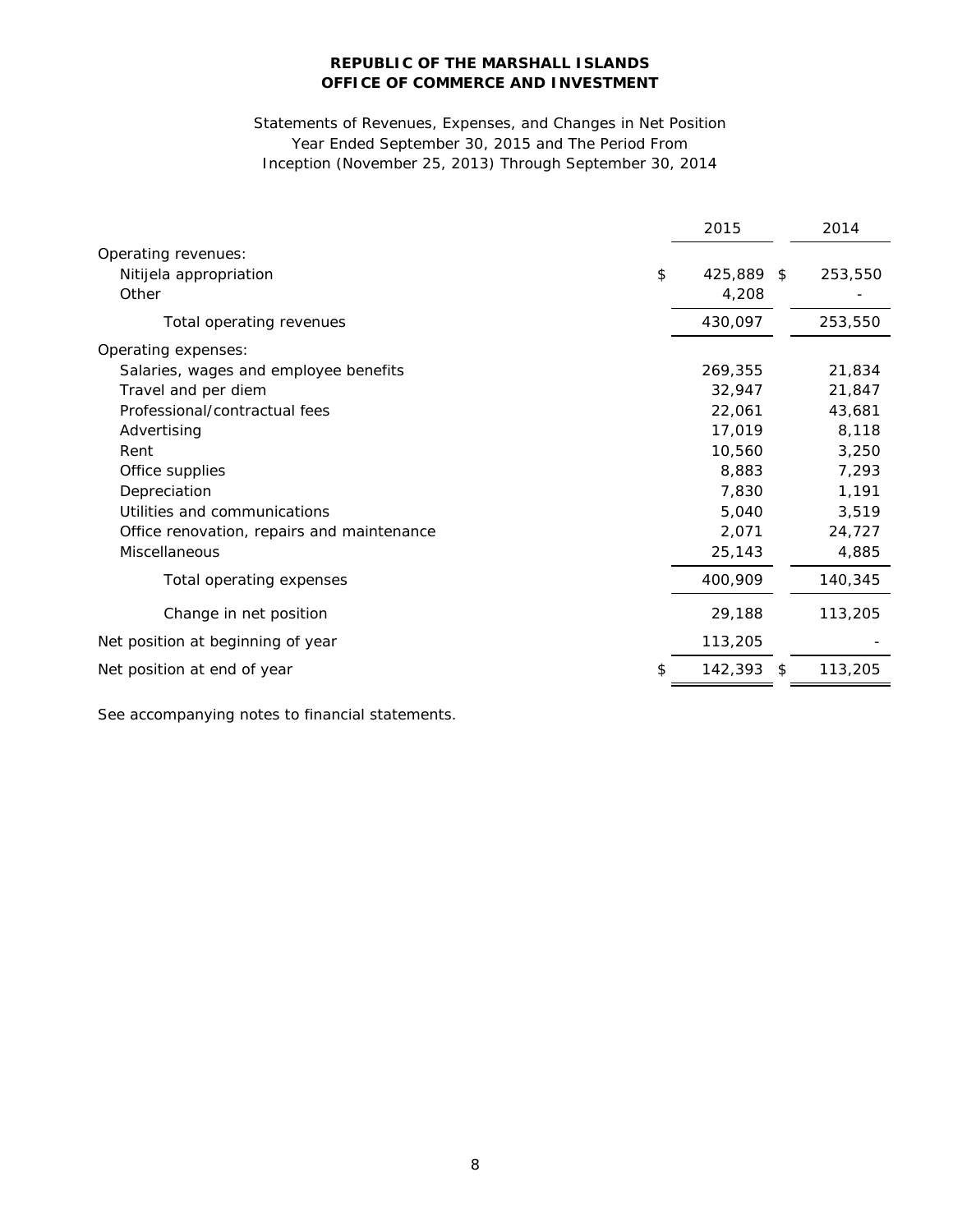# Statements of Cash Flows Year Ended September 30, 2015 and The Period From Inception (November 25, 2013) Through September 30, 2014

|                                                                                           | 2015       | 2014          |
|-------------------------------------------------------------------------------------------|------------|---------------|
| Cash flows from operating activities:                                                     |            |               |
| Operating grants received<br>\$                                                           | 425,889    | \$<br>253,550 |
| Other cash received from customers                                                        | 4,208      |               |
| Cash payments to suppliers for goods and services                                         | (120, 556) | (118, 833)    |
| Cash payments to employees for services                                                   | (269, 830) | (18, 335)     |
| Net cash provided by operating activities                                                 | 39,711     | 116,382       |
| Cash flows from noncapital financing activities:                                          |            |               |
| Net advance (repayment of advance) from affiliate                                         | (25,000)   | 50,000        |
| Cash flows from capital and related financing activities:                                 |            |               |
| Acquisition of fixed assets                                                               | (4,655)    | (36, 388)     |
| Net change in cash                                                                        | 10,056     | 129,994       |
| Cash at beginning of year                                                                 | 129,994    |               |
| Cash at end of year                                                                       | 140,050 \$ | 129,994       |
| Reconciliation of change in net position to net cash provided by<br>operating activities: |            |               |
| Change in net position<br>\$                                                              | 29,188     | \$<br>113,205 |
| Adjustments to reconcile change in net position to net cash                               |            |               |
| provided by operating activities:<br>Depreciation                                         | 7,830      | 1,191         |
| Increase in receivables:                                                                  |            |               |
| Advance to employee                                                                       | (2,750)    |               |
| Increase in liabilities:                                                                  |            |               |
| Accrued rent                                                                              | 3,168      |               |
| Payable to affiliate                                                                      | 2,275      | 1,986         |
| Net cash provided by operating activities<br>\$                                           | 39,711     | \$<br>116,382 |

See accompanying notes to financial statements.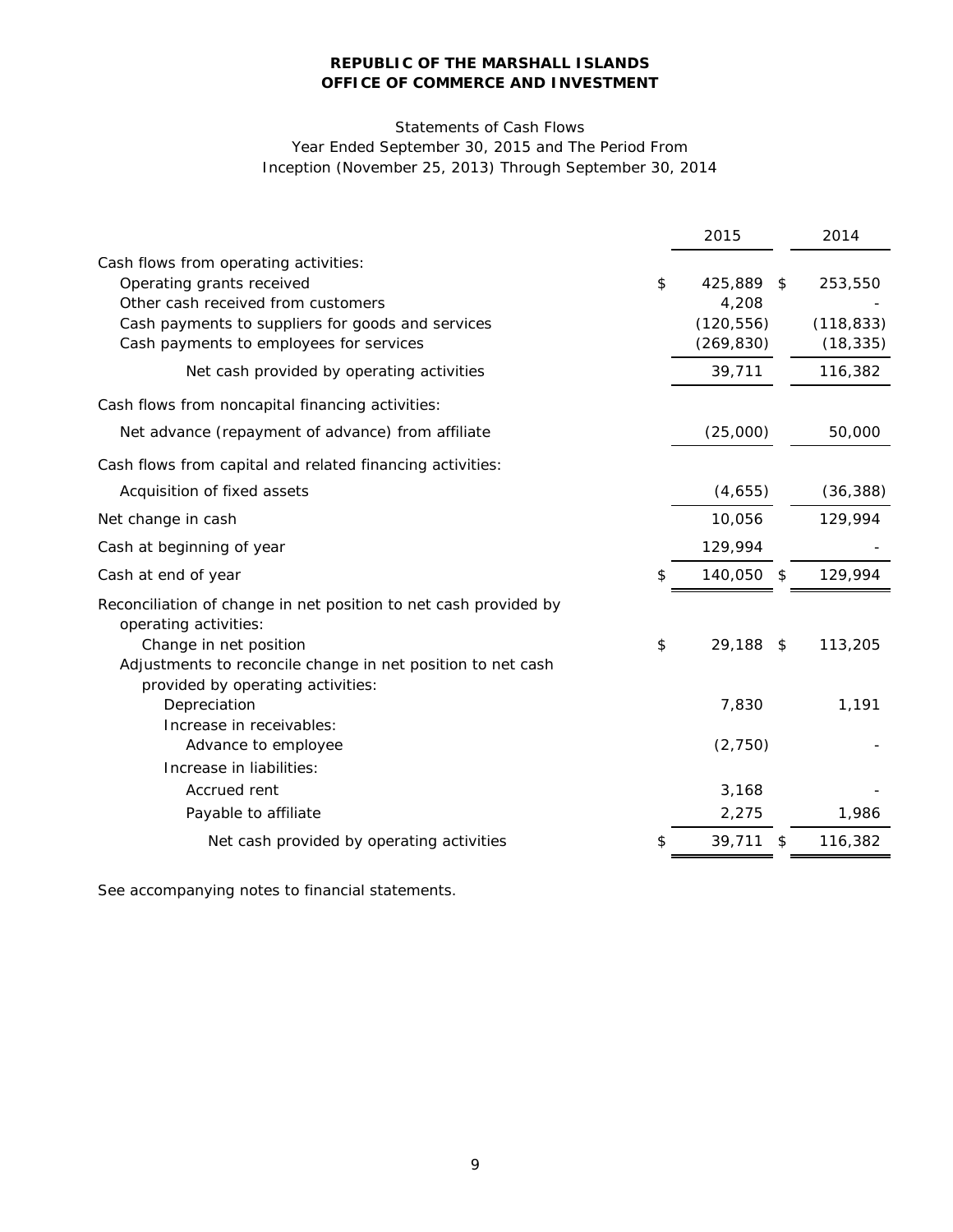Notes to Financial Statements September 30, 2015 and 2014

#### (1) Organization

The Republic of the Marshall Islands Office of Commerce and Investment (OCI), a component unit of the Republic of the Marshall Islands (RepMar), was established pursuant to the Office of Commerce and Investment Act 2013 (Public Law No. 2013-21) and began operations as a statutory corporation on November 25, 2013 upon receiving its first operational budget. The objectives of OCI are to: (1) to investigate, study, develop and implement social and economic development programs and projects, alone or in conjunction with other governmental, private organizations, or agencies, for the betterment of the economic and social conditions of the inhabitants of the Republic; (2) encourage and develop, and manage, businesses of economic or social importance to the Republic, such as tourism, poultry farming and piggeries; and (3) conduct, on behalf of RepMar, such business enterprises as the Cabinet directs, on such terms and conditions as are agreed on between OCI and the Cabinet; provided, however, in all decisions of the Board or the Cabinet, the protection of existing enterprises shall be given highest consideration. OCI is primarily funded through operational appropriations from the Nitijela (the RepMar Legislature).

OCI is governed by a seven-member Board of Directors appointed by the Cabinet of RepMar.

OCI's financial statements are incorporated into the financial statements of RepMar as a component unit.

#### (2) Summary of Significant Accounting Policies

GASB Statement No. 34, *Basic Financial Statements - and Management's Discussion and Analysis - for State and Local Governments*, which was subsequently amended by Statement No. 37, *Basic Financial Statements - and Management's Discussion and Analysis - for State and Local Governments: Omnibus*, and modified by Statement No. 38, *Certain Financial Statement Note Disclosures,* establish financial reporting standards for governmental entities, which require that management's discussion and analysis of the financial activities be included with the basic financial statements and notes and modifies certain other financial statement disclosure requirements.

To conform to the requirements of GASB Statement 34, equity is presented in the following net position categories:

- Net investment in capital assets; capital assets, net of accumulated depreciation, plus construction or improvement of those assets.
- Unrestricted; net position that is not subject to externally imposed stipulations. Unrestricted net position may be designated for specific purposes by action of management or the Board of Directors or may otherwise be limited by contractual agreements with outside parties.

#### **Estimates**

The preparation of financial statements in conformity with accounting principles generally accepted in the United States of America requires management to make estimates and assumptions that affect the reported amounts of assets and deferred outflows of resources, liabilities and deferred inflows of resources, and disclosure of contingent assets and liabilities at the date of the financial statements and the reported amounts of revenues and expenses during the reporting period. Actual results could differ from those estimates.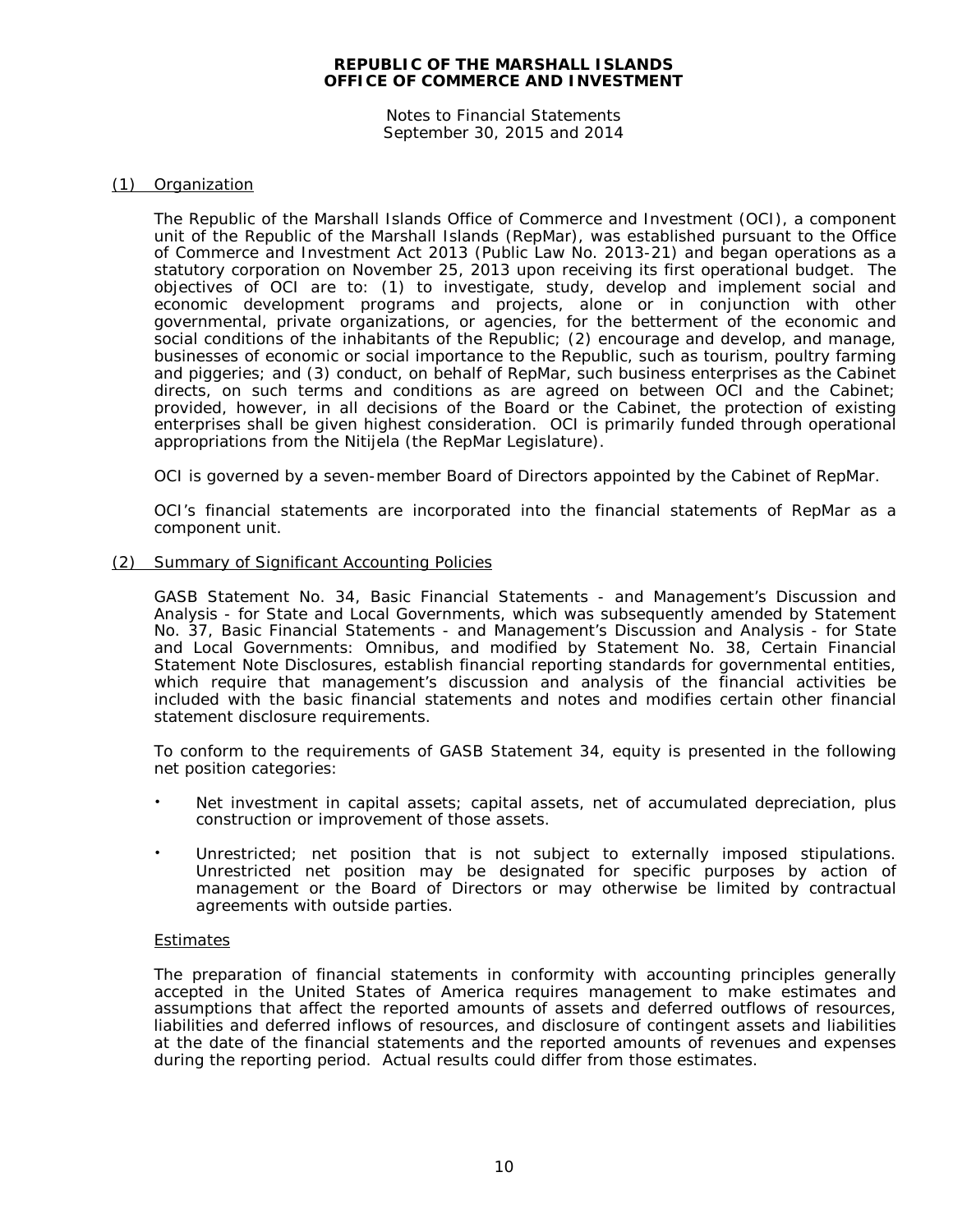Notes to Financial Statements September 30, 2015 and 2014

#### (2) Summary of Significant Accounting Policies, Continued

#### Basis of Accounting

Proprietary funds are accounted for on a flow of economic resources measurement focus. With this measurement focus, all assets and deferred outflows of resources, and liabilities and deferred inflows of resources associated with the operation of the fund are included in the statements of net position. Proprietary fund operating statements present increases and decreases in net position. The accrual basis of accounting is utilized by proprietary funds. Under this method, revenues are recorded when earned and expenses are recorded at the time liabilities are incurred. OCI considers Nitijela appropriations and operational grants and costs that are directly related to OCI's operations to be operating revenues and expenses. Revenues and expenses related to financing and other activities are reflected as nonoperating.

#### Cash

Custodial credit risk is the risk that in the event of a bank failure, OCI's deposits may not be returned to it. Such deposits are not covered by depository insurance and are either uncollateralized or collateralized with securities held by the pledging financial institution or held by the pledging financial institution but not in the depositor-government's name. OCI does not have a deposit policy for custodial credit risk.

For purposes of the statements of net position and cash flows, cash is defined as cash on hand and cash held in demand accounts. As of September 30, 2015 and 2014, the carrying amount of cash was \$140,050 and \$129,994, respectively, and the corresponding bank balances were \$153,953 and \$132,383, respectively. Of the bank balance amounts, \$11,005 and \$0, respectively, were maintained in a financial institution subject to Federal Deposit Insurance Corporation (FDIC) insurance. The remaining bank deposits of \$142,948 and \$132,383, respectively, were maintained in a financial institution not subject to depository insurance. OCI does not require collateralization of its cash deposits; therefore, deposit levels in excess of Federal Deposit Insurance Corporation insurance coverage are uncollateralized. Accordingly, these deposits are exposed to custodial credit risk.

#### Capital Assets

Capital assets with a cost that equals or exceeds \$250 are capitalized. Such assets are stated at cost. Depreciation for all fixed assets is calculated using the straight-line method over a standard estimated useful life of 5 years. When the need arises and on a case-by-case basis only, management of OCI may adjust the estimated useful life of 5 years.

#### Deferred Outflows of Resources

In addition to assets, the statement of net position will sometimes report a separate section for deferred outflows of resources. This separate financial statement element, deferred outflows of resources represents a consumption of net position that applies to a future period and so will not be recognized as an outflow of resources (deduction of net position) until then. OCI has no items that qualify for reporting in this category.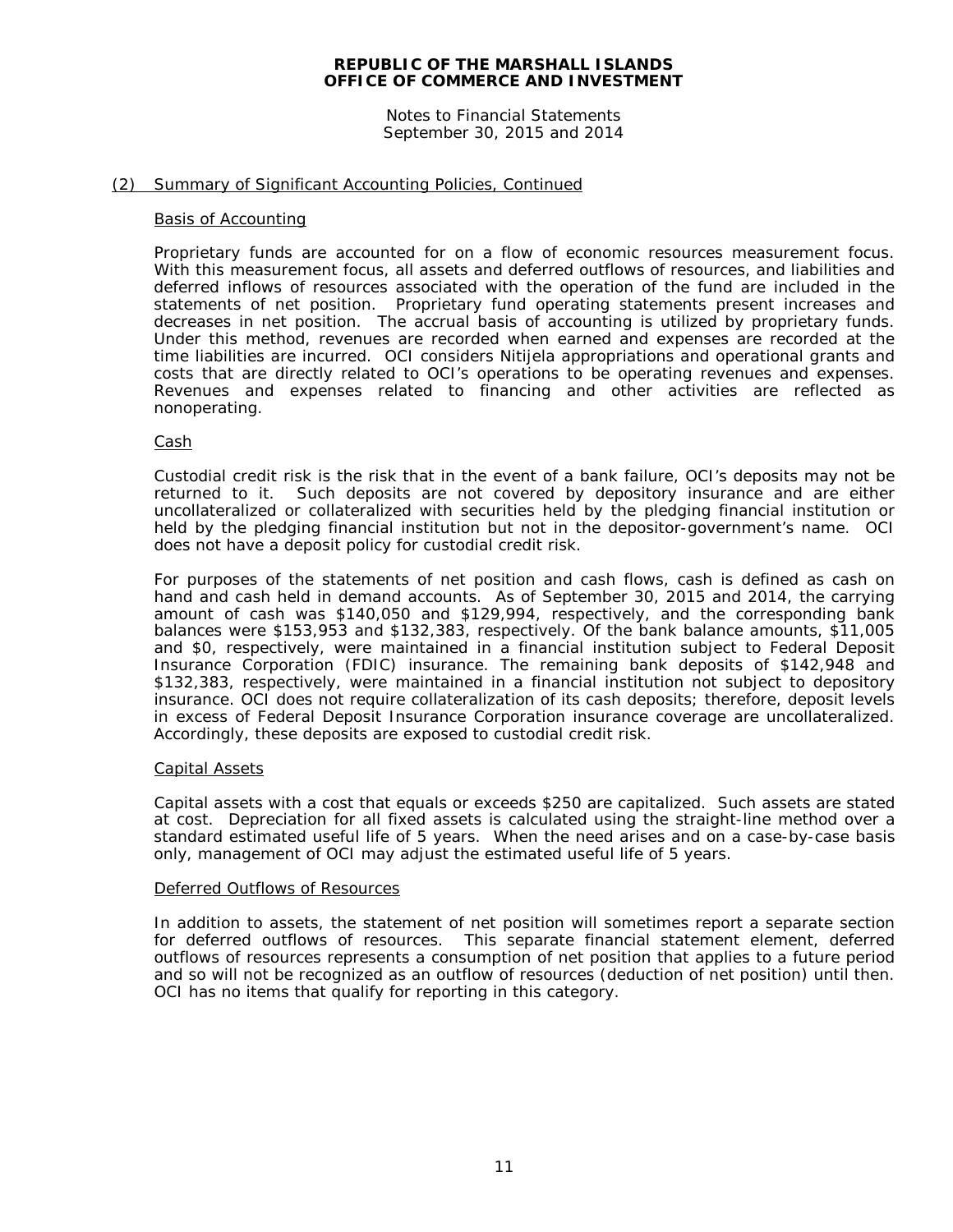Notes to Financial Statements September 30, 2015 and 2014

#### (2) Summary of Significant Accounting Policies, Continued

#### Compensated Absences

Vested or accumulated vacation leave is recorded as an expense and liability as the benefits accrue to employees. No liability is recorded for nonvesting accumulating rights to receive sick pay benefits. As of September 30, 2015 and 2014, there is no accumulated vacation leave liability.

#### Deferred Inflows of Resources

In addition to liabilities, the statement of net position will sometimes report a separate section for deferred inflows of resources. This separate financial statement element, deferred inflows of resources represents an acquisition of net position that applies to a future period and so will not be recognized as an inflow of resources (additions to net position) until then. OCI has no items that qualify for reporting in this category.

#### Taxes

Corporate profits are not subject to income tax in the Republic of the Marshall Islands. The Government of the Republic of the Marshall Islands imposes a gross receipts tax of 3% on revenues. OCI is specifically exempt from this tax; however, gross receipts associated with business enterprise operations as directed by the Cabinet are subject to gross receipts tax.

#### New Accounting Standards

During fiscal year 2015, OCI implemented the following pronouncements:

- GASB S*tatement* No. 68, *Accounting and Financial Reporting for Pensions*, which revises and establishes new financial reporting requirements for most governments that provide their employees with pension benefits. The implementation of this statement did not have a material effect on the accompanying financial statements.
- GASB Statement No. 69, *Government Combinations and Disposals of Government Operations*, which improves accounting and financial reporting for state and local governments' combinations and disposals of government operations. combinations include mergers, acquisitions, and transfers of operations. A disposal of government operations can occur through a transfer to another government or a sale. The implementation of this statement did not have a material effect on the accompanying financial statements.
- GASB Statement No. 71, *Pension Transition for Contributions Made Subsequent to the Measurement Date - an amendment of GASB Statement No. 68,* which addresses an issue regarding application of the transition provisions of Statement No. 68, *Accounting and Financial Reporting for Pensions*. The issue relates to amounts associated with contributions, if any, made by a state or local government employer or nonemployer contributing entity to a defined benefit pension plan after the measurement date of the government's beginning net pension liability. The implementation of this statement did not have a material effect on the accompanying financial statements.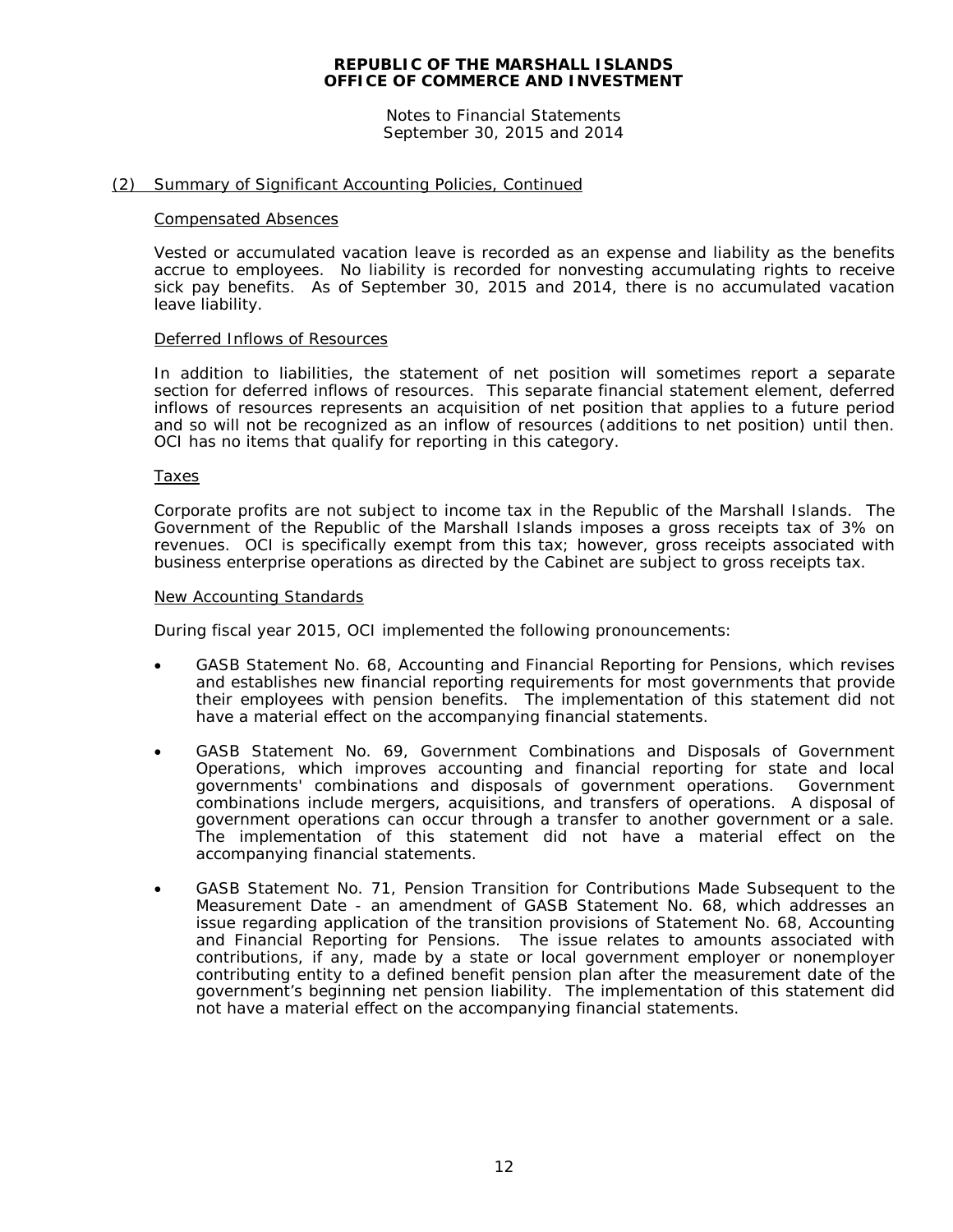Notes to Financial Statements September 30, 2015 and 2014

#### (2) Summary of Significant Accounting Policies, Continued

#### New Accounting Standards, Continued

In February 2015, GASB issued Statement No. 72, *Fair Value Measurement and Application,*  which addresses accounting and financial reporting issues related to fair value measurements and requires entities to expand their fair value disclosures by determining major categories of debt and equity securities within the fair value hierarchy on the basis of the nature and risk of the investment. The provisions in Statement 72 are effective for fiscal years beginning after June 15, 2015. Management believes that the implementation of this statement only requires additional disclosures to be made about fair value measurements, the level of fair value hierarchy, and valuation techniques and will not have a material effect on the financial statements of OCI.

In June 2015, GASB issued Statement No. 73, *Accounting and Financial Reporting for Pensions and Related Assets That Are Not Within the Scope of GASB Statement 68, and Amendments to Certain Provisions of GASB Statements 67 and 68*, which aligns the reporting requirements for pensions and pension plans not covered in GASB Statements 67 and 68 with the reporting requirements in Statement 68. The provisions in Statement No. 73 are effective for fiscal years beginning after June 15, 2015, with the exception of the provisions that address employers and governmental nonemployer contributing entities for pensions that are not within the scope of Statement 68, which are effective for fiscal years beginning after June 15, 2016. Management does not believe that the implementation of this statement will have a material effect on the financial statements of OCI.

In June 2015, GASB issued Statement No. 74, *Financial Reporting for Postemployment Benefit Plans Other Than Pension Plans*, which replaces Statements No. 43, *Financial Reporting for Postemployment Benefit Plans Other Than Pension Plans*, as amended, and No. 57, *OPEB Measurements by Agent Employers and Agent Multiple-Employer Plans*, and addresses financial reporting requirements for governments whose employees are provided with postemployment benefits other than pensions (other postemployment benefits or OPEB). The provisions in Statement No. 74 are effective for fiscal years beginning after June 15, 2016. Management does not believe that the implementation of this statement will have a material effect on the financial statements of OCI.

In June 2015, GASB issued Statement No. 75, *Accounting and Financial Reporting for Postemployment Benefits Other Than Pensions*, which replaces the requirements of Statements No. 45, *Accounting and Financial Reporting by Employers for Postemployment Benefits Other Than Pensions*, as amended, and No. 57, *OPEB Measurements by Agent Employers and Agent Multiple-Employer Plans*, and provides guidance on reporting by governments that provide OPEB to their employees and for governments that finance OPEB for employees of other governments. The provisions in Statement No. 75 are effective for fiscal years beginning after June 15, 2017. Management does not believe that the implementation of this statement will have a material effect on the financial statements of OCI.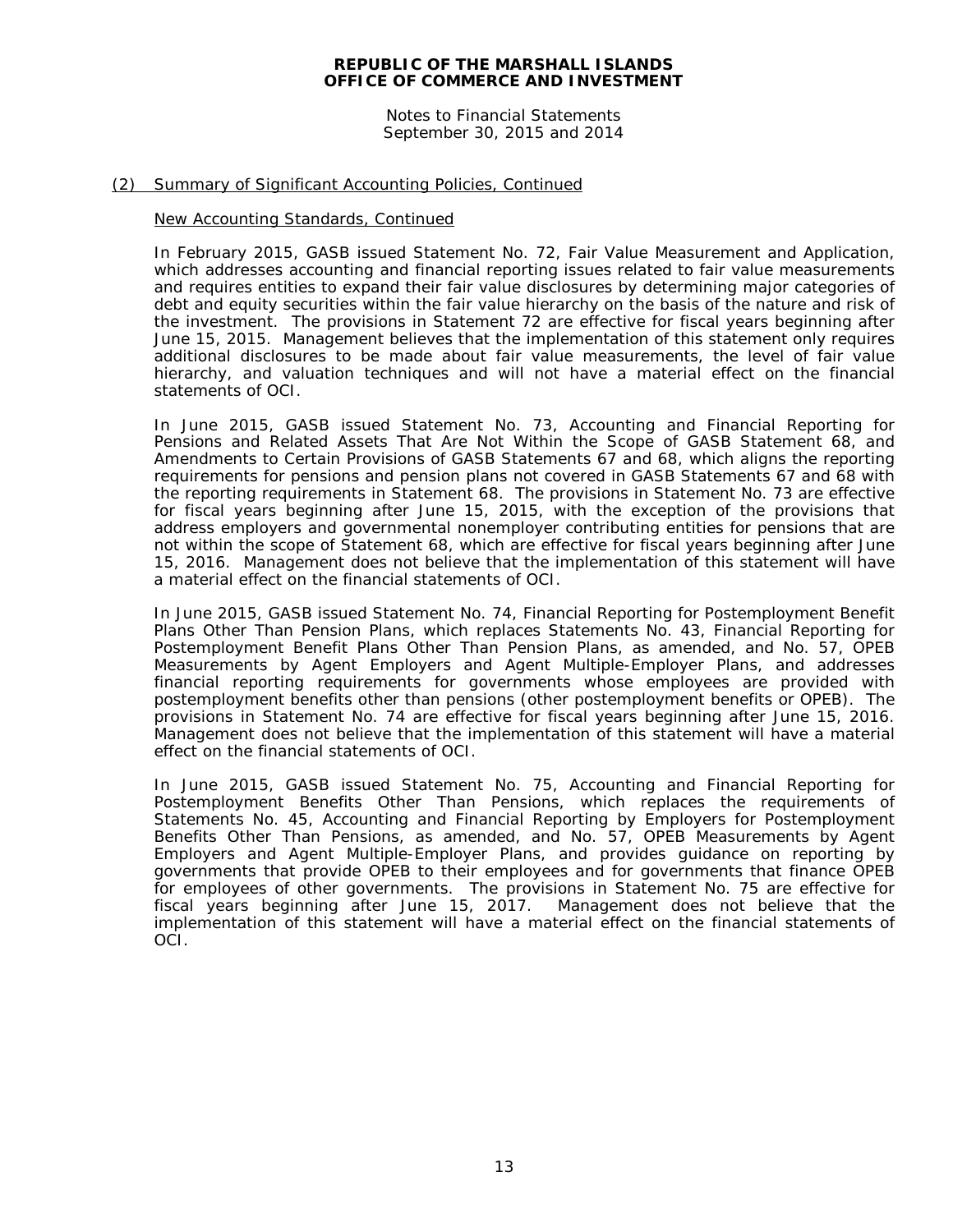Notes to Financial Statements September 30, 2015 and 2014

#### (2) Summary of Significant Accounting Policies, Continued

#### New Accounting Standards, Continued

In June 2015, GASB issued Statement No. 76, *The Hierarchy of Generally Accepted Accounting Principles for State and Local Governments*, which eliminates two of the four categories of authoritative GAAP that exist under the existing hierarchy prescribed by Statement 55. The two categories that will remain under the new standard are (1) GASB Statements and (2) GASB technical bulletins and implementation guides in addition to AICPA guidance that the GASB clears. The provisions in Statement No. 76 are effective for fiscal years beginning after June 15, 2015. Management does not believe that the implementation of this statement will have a material effect on the financial statements of OCI.

In August 2015, GASB issued Statement No. 77, *Tax Abatement Disclosures*, which requires governments that enter into tax abatement agreements to disclose certain information about the agreements. The provisions in Statement No. 77 are effective for fiscal years beginning after December 15, 2015. Management does not believe that the implementation of this statement will have a material effect on the financial statements of OCI.

#### Risk Management

OCI is exposed to various risks of loss related to torts; theft of, damage to, and destruction of assets; errors and omissions; injuries to employees; and natural disasters. OCI has elected to purchase commercial insurance from independent third parties for the risks of loss to which it is exposed. Settled claims from these risks have not exceeded commercial insurance coverage for the year ended September 30, 2015 and for the period from inception (November 25, 2013) through September 30, 2014.

#### (3) Capital Assets

Capital asset activity for the year ended September 30, 2015 and for the period from inception (November 25, 2013) through September 30, 2014 was as follows:

|                                                 | October 1.<br>2014   | Additions<br>and Transfers | Retirements | September 30,<br>2015 |
|-------------------------------------------------|----------------------|----------------------------|-------------|-----------------------|
| Motor vehicles<br>Furniture and fixtures        | \$27,000<br>9,388    | \$<br><u>4,655</u>         | \$          | \$27,000<br>14,043    |
| Less accumulated depreciation                   | 36,388<br>(1, 191)   | 4,655<br>(7, 830)          |             | 41,043<br>(9,021)     |
|                                                 | \$35,197             | \$ (3, 175)                |             | \$32,022              |
|                                                 | November 25,<br>2013 | Additions<br>and Transfers | Retirements | September 30,<br>2014 |
| Motor vehicles<br>Computers and other equipment | \$                   | \$27,000<br>9,388          | \$          | \$27,000<br>9,388     |
| Less accumulated depreciation                   |                      | 36,388<br>(1, 191)         |             | 36,388<br>(1, 191)    |
|                                                 | ፍ                    | \$35,197                   |             | \$35,197              |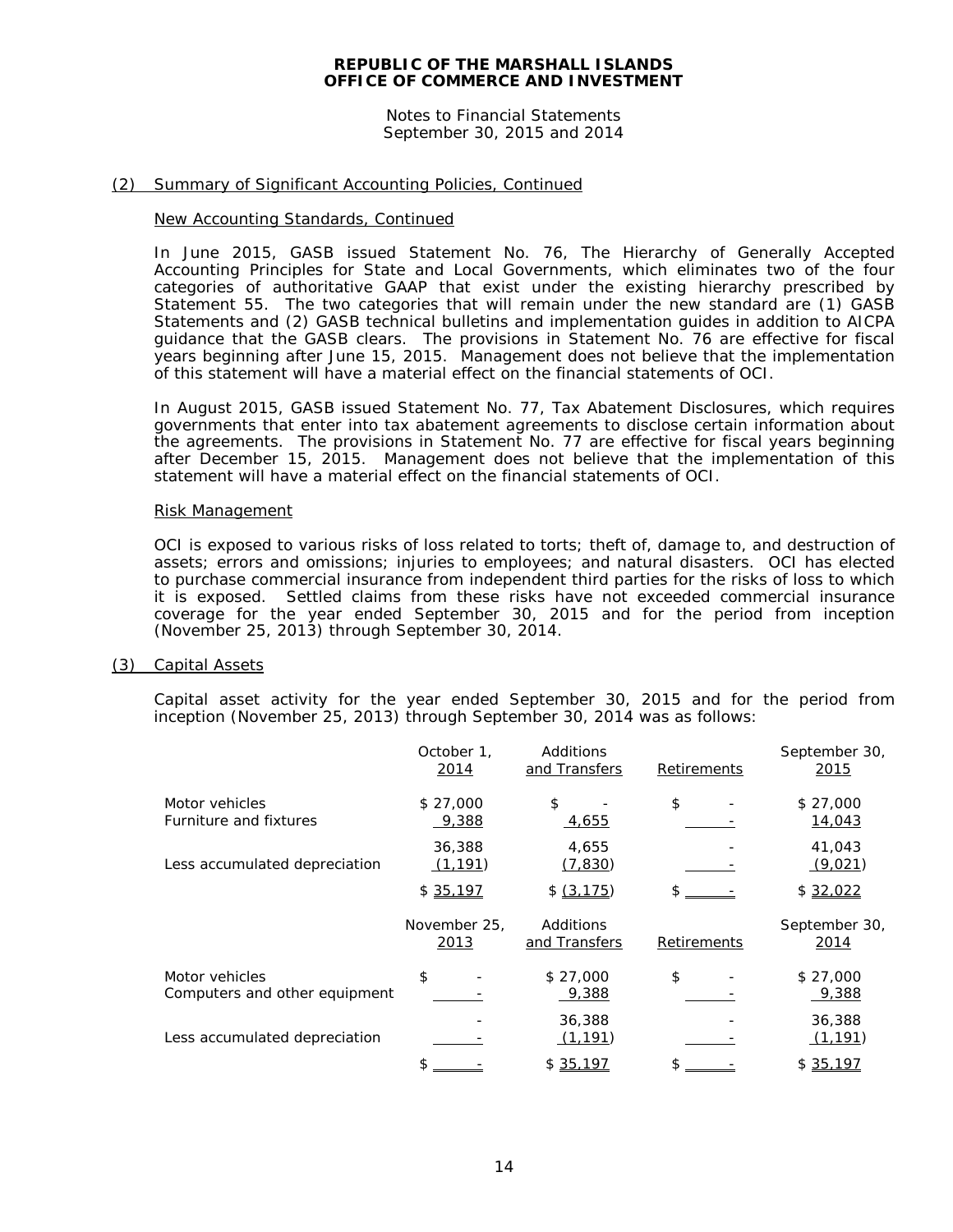Notes to Financial Statements September 30, 2015 and 2014

#### (4) Related Party Transactions

OCI is a component unit of RepMar and is thus affiliated with all RepMar-owned and affiliated entities, including the Marshall Islands Marine Resources Authority (MIMRA) and the Marshall Islands Development Bank (MIDB). OCI utilizes services from certain affiliated entities at substantially the same terms and conditions as those incurred from third parties. A summary of related party transactions as of September 30, 2015 and 2014, for the year ended September 30, 2015 and for the period from inception (November 25, 2013) through September 30, 2014 is as follows:

 $2015$ 

|                                                                                                 | 2015            |          |
|-------------------------------------------------------------------------------------------------|-----------------|----------|
|                                                                                                 | <b>Expenses</b> | Payables |
| Marshall Islands Social Security Administration<br>Marshall Islands National Telecommunications | \$13,653        | \$4,261  |
| Authority                                                                                       | 5.040           |          |
| Marshalls Energy Company, Inc.                                                                  |                 |          |
|                                                                                                 | \$19,693        | \$4,261  |

|                                                                                                                                                | 2014                |          |
|------------------------------------------------------------------------------------------------------------------------------------------------|---------------------|----------|
|                                                                                                                                                | <b>Expenses</b>     | Payables |
| Marshall Islands Social Security Administration<br>Marshall Islands National Telecommunications<br>Authority<br>Marshalls Energy Company, Inc. | S<br>1.214<br>2,305 | \$1,986  |
|                                                                                                                                                | \$ 3,519            |          |

On February 14, 2014, MIMRA advanced \$100,000 to finance office start-up operations. The advance is uncollateralized and is non-interest bearing and is due and payable in April 2014. During the year ended September 30, 2015, OCI made payments of \$25,000 to MIMRA. During the period from inception (November 25, 2013) through September 30, 2014, OCI made payments of \$50,000 to MIMRA. As of September 30, 2015 and 2014, payable to MIMRA is \$25,000 and \$50,000, respectively.

For the year ended September 30, 2015 and for the period from inception (November 25, 2013) through September 30, 2014, OCI's operations were funded by \$425,889 and \$253,550, respectively, of RepMar appropriations.

OCI entered into an office lease with MIDB for a term of two years commencing September 1, 2014. On September 1, 2014, OCI extended this lease for another two years ending August 31, 2016. Annual rent payments are \$12,672.

(5) Contingency

OCI receives a substantial amount of its revenue from annual RepMar appropriations. A significant reduction in the level of budgetary support from RepMar, if this were to occur, may have an effect on OCI's programs and activities. For the year ended September 30, 2016, RepMar appropriated \$429,325 for the purpose of funding OCI's programs and activities.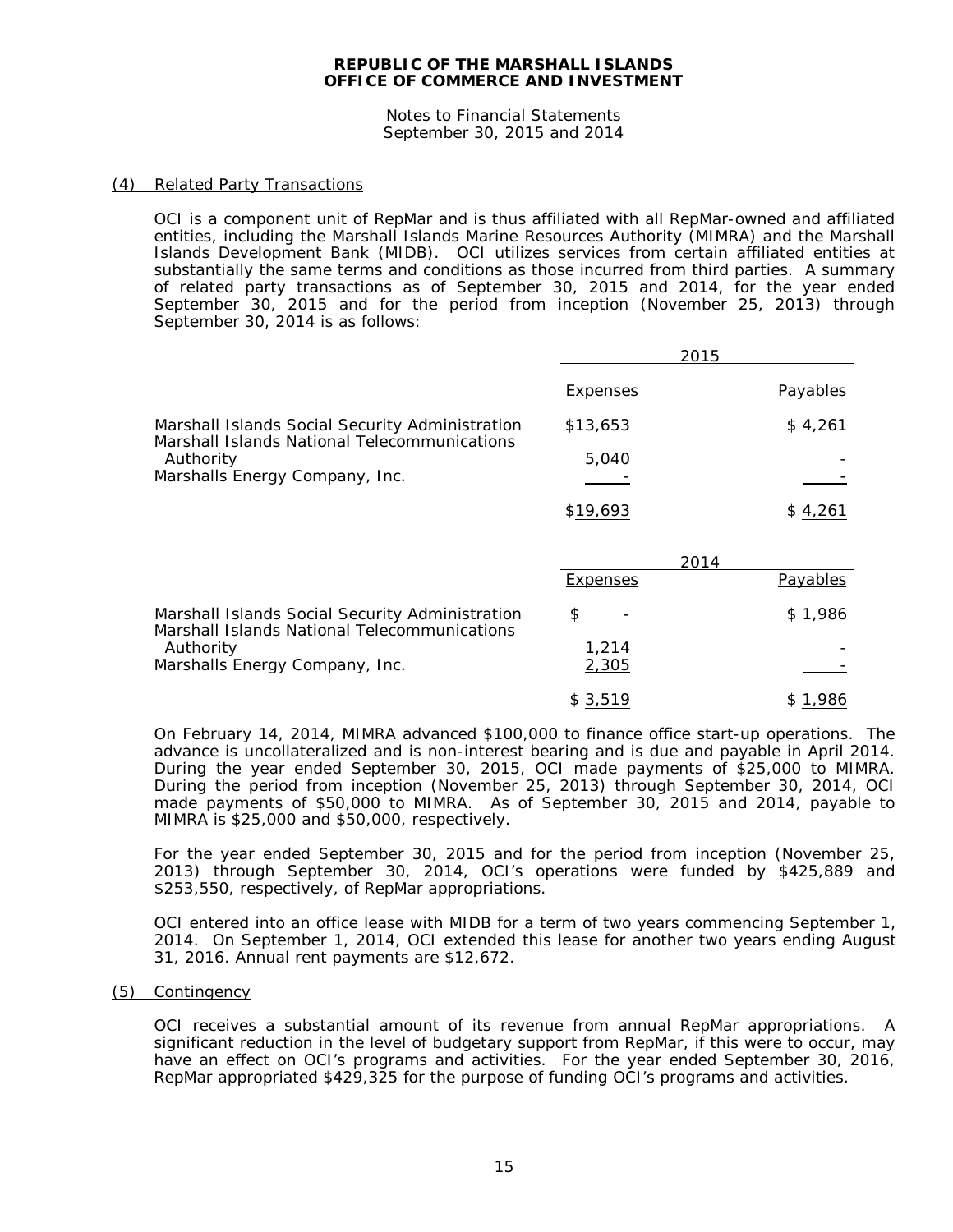# **Deloitte**.

Deloitte & Touche LLP 361 South Marine Corps Drive Tamuning, GU 96913 USA

Tel: +1 (671) 646-3884 Fax:  $+1$  (671) 649-4265

www.deloitte.com

#### **INDEPENDENT AUDITORS' REPORT ON INTERNAL CONTROL OVER FINANCIAL REPORTING AND ON COMPLIANCE AND OTHER MATTERS BASED ON AN AUDIT OF FINANCIAL STATEMENTS PERFORMED IN ACCORDANCE WITH** *GOVERNMENT AUDITING STANDARDS*

Board of Directors Office of Commerce and Investment:

We have audited, in accordance with auditing standards generally accepted in the United States of America and the standards applicable to financial audits contained in *Government Auditing Standards* issued by the Comptroller General of the United States, the financial statements of the Republic of the Marshall Islands Office of Commerce and Investment (OCI), which comprise the statement of net position as of September 30, 2015, and the related statements of revenues, expenses and changes in net position and of cash flows for the year then ended, and the related notes to the financial statements., and have issued our report thereon dated January 23, 2017.

# **Internal Control Over Financial Reporting**

In planning and performing our audit of the financial statements, we considered OCI's internal control over financial reporting (internal control) to determine the audit procedures that are appropriate in the circumstances for the purpose of expressing our opinion on the financial statements, but not for the purpose of expressing an opinion on the effectiveness of OCI's internal control. Accordingly, we do not express an opinion on the effectiveness of OCI's internal control.

A *deficiency in internal control* exists when the design or operation of a control does not allow management or employees, in the normal course of performing their assigned functions, to prevent, or detect and correct, misstatements on a timely basis. A *material weakness* is a deficiency, or a combination of deficiencies, in internal control such that there is a reasonable possibility that a material misstatement of the entity's financial statements will not be prevented, or detected and corrected on a timely basis. A *significant deficiency* is a deficiency, or a combination of deficiencies, in internal control that is less severe than a material weakness, yet important enough to merit attention by those charged with governance.

Our consideration of internal control was for the limited purpose described in the first paragraph of this section and was not designed to identify all deficiencies in internal control that might be material weaknesses or significant deficiencies and therefore, material weaknesses or significant deficiencies may exist that were not identified. We did identify certain deficiencies in internal control, described in the accompanying Schedule of Findings and Responses as item 2015-01, that we consider to be material weaknesses.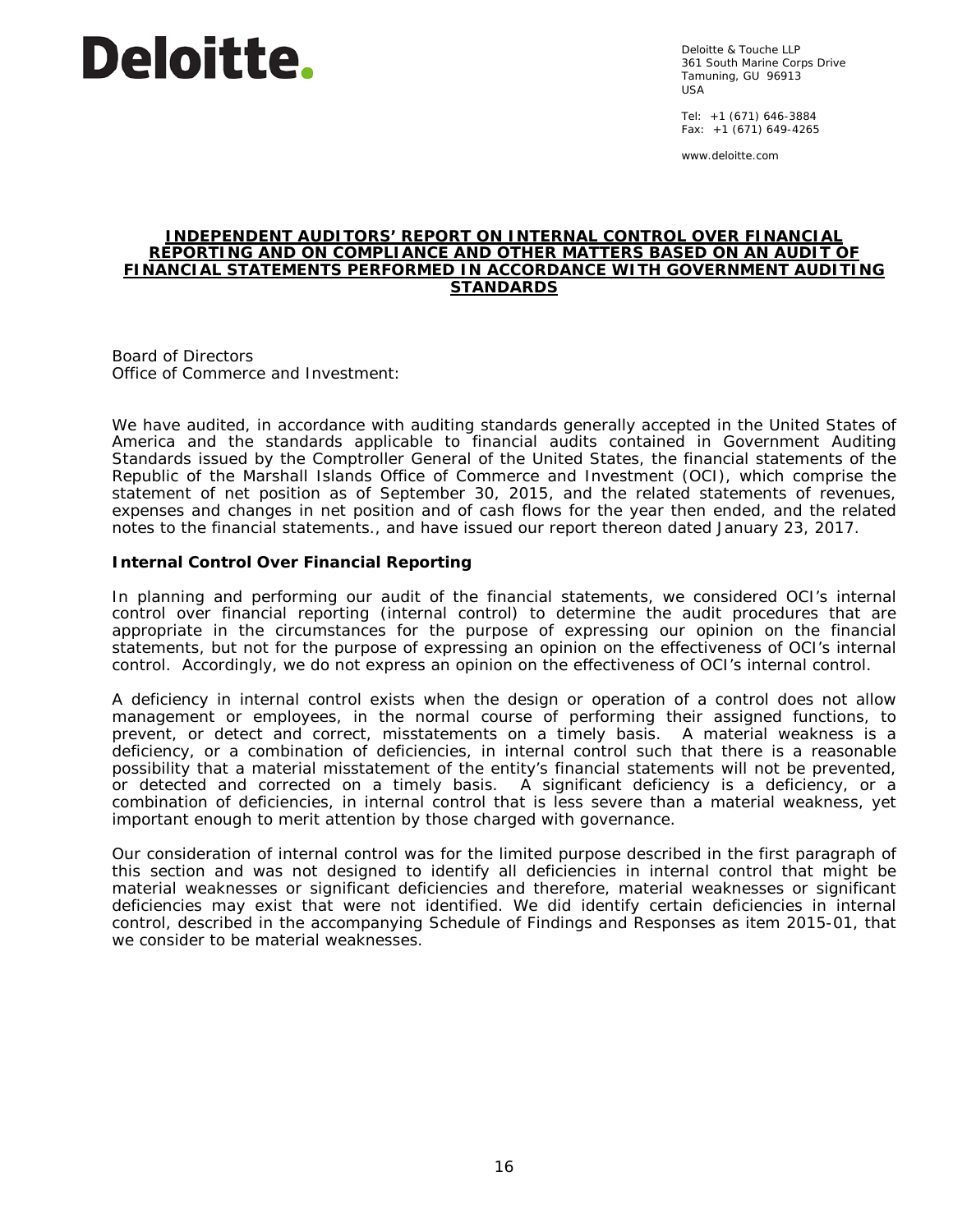# **Deloitte.**

# **Compliance and Other Matters**

As part of obtaining reasonable assurance about whether OCI's financial statements are free from material misstatement, we performed tests of its compliance with certain provisions of laws, regulations, contracts, and grant agreements, noncompliance with which could have a direct and material effect on the determination of financial statement amounts. However, providing an opinion on compliance with those provisions was not an objective of our audit, and accordingly, we do not express such an opinion. The results of our tests disclosed instances of noncompliance or other matters that are required to be reported under *Government Auditing Standards* and which are described in the accompanying Schedule of Findings and Responses as item 2015-02.

# **OCI's Response to Findings**

OCI's responses to the findings identified in our audit are described in the accompanying Schedule of Findings and Responses. OCI's responses were not subjected to the auditing procedures applied in the audit of the financial statements and, accordingly, we express no opinion on them.

# **Purpose of this Report**

The purpose of this report is solely to describe the scope of our testing of internal control and compliance and the results of that testing, and not to provide an opinion on the effectiveness of the entity's internal control or on compliance. This report is an integral part of an audit performed in accordance with *Government Auditing Standards* in considering the entity's internal control and compliance. Accordingly, this communication is not suitable for any other purpose.

loite Wackell

January 23, 2017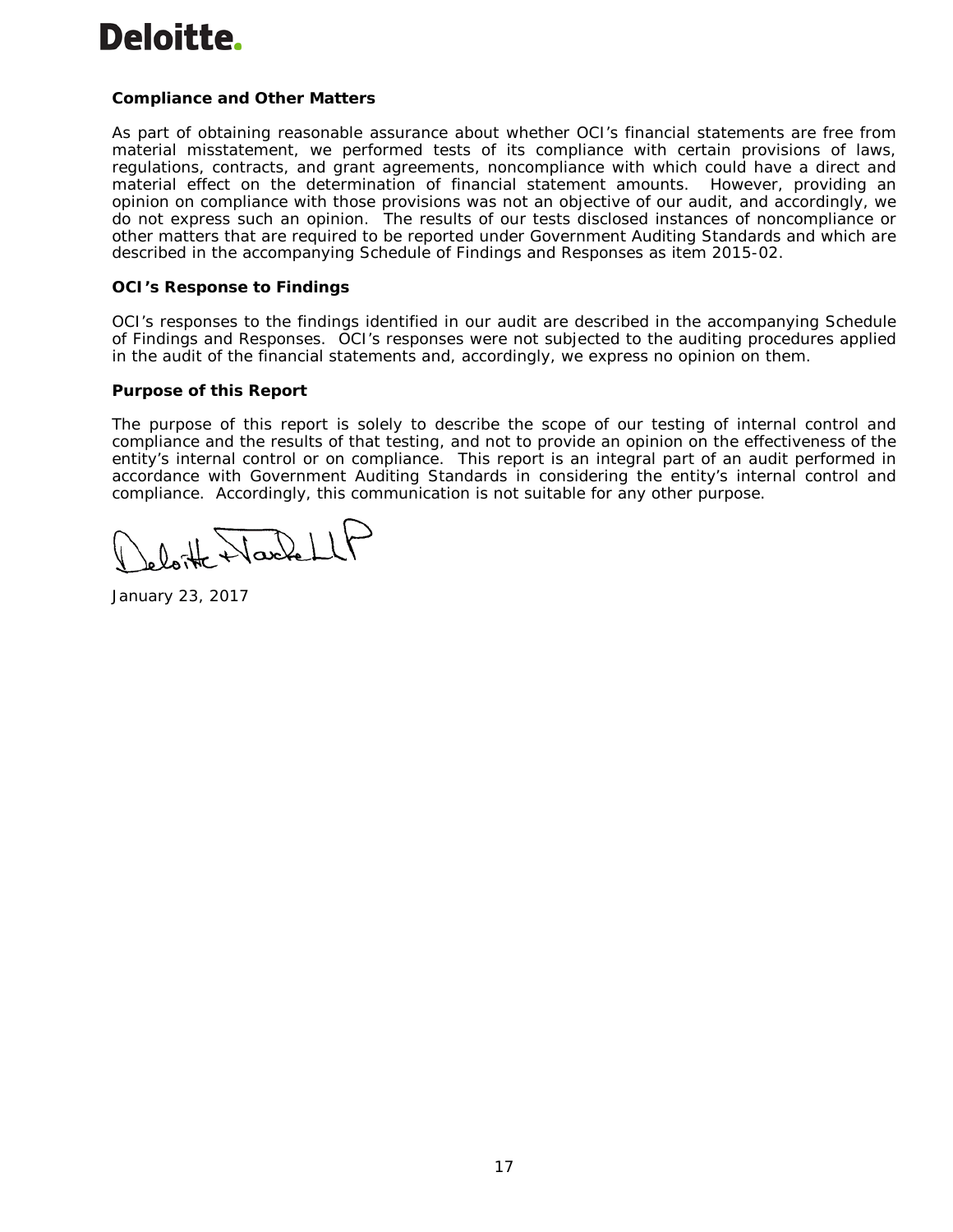# **OFFICE OF COMMERCE AND INVESTMENT**

Schedule of Findings and Responses Year Ended September 30, 2015

# Finding No. 2015-01

#### Journal Vouchers

Criteria: Journal vouchers should be prepared and reviewed by supervisory personnel independent of the preparation process.

Condition: Journal vouchers are not prepared and therefore, such are not reviewed by the Chief Executive Officer (CEO).

Cause: The cause of the above condition is due to the lack of policies and procedures in place governing the review and approval of journal entries.

Effect: The effect of the above condition is the inability to determine the appropriateness of journal entries.

Prior Year Status: The lack of policies and procedures requiring review and approval of journal entries was reported as a finding in the audit of OCI for fiscal year 2014.

Recommendation: We recommend that the Office establish policies and procedures in place requiring the review and approval of journal vouchers.

#### Auditee (OCI Management) Response and Corrective Action Plan:

Audit's comments are noted. Moving forward, the OCI Management will work to ensure that the Finance Manual/Policy which was approved by the Board to ensure that all staff to document the necessary processes and controls governing OCI's financial and administrative operations.

The new policy has already established procedures that are in place requiring the review and approval of journal vouchers by supervisory personnel independent of the preparation process. In addition it will also cover the following:

- QuickBooks and timely reconciliation of its GL Accounts, approval with report to be provided to Management by first week of new month;
- Approval and accounting of travel related expenditures with report be tabulated by first week of each month; and
- Timelines for payments of recurring expenses including MISSA Tax contributions and employee contribution payments.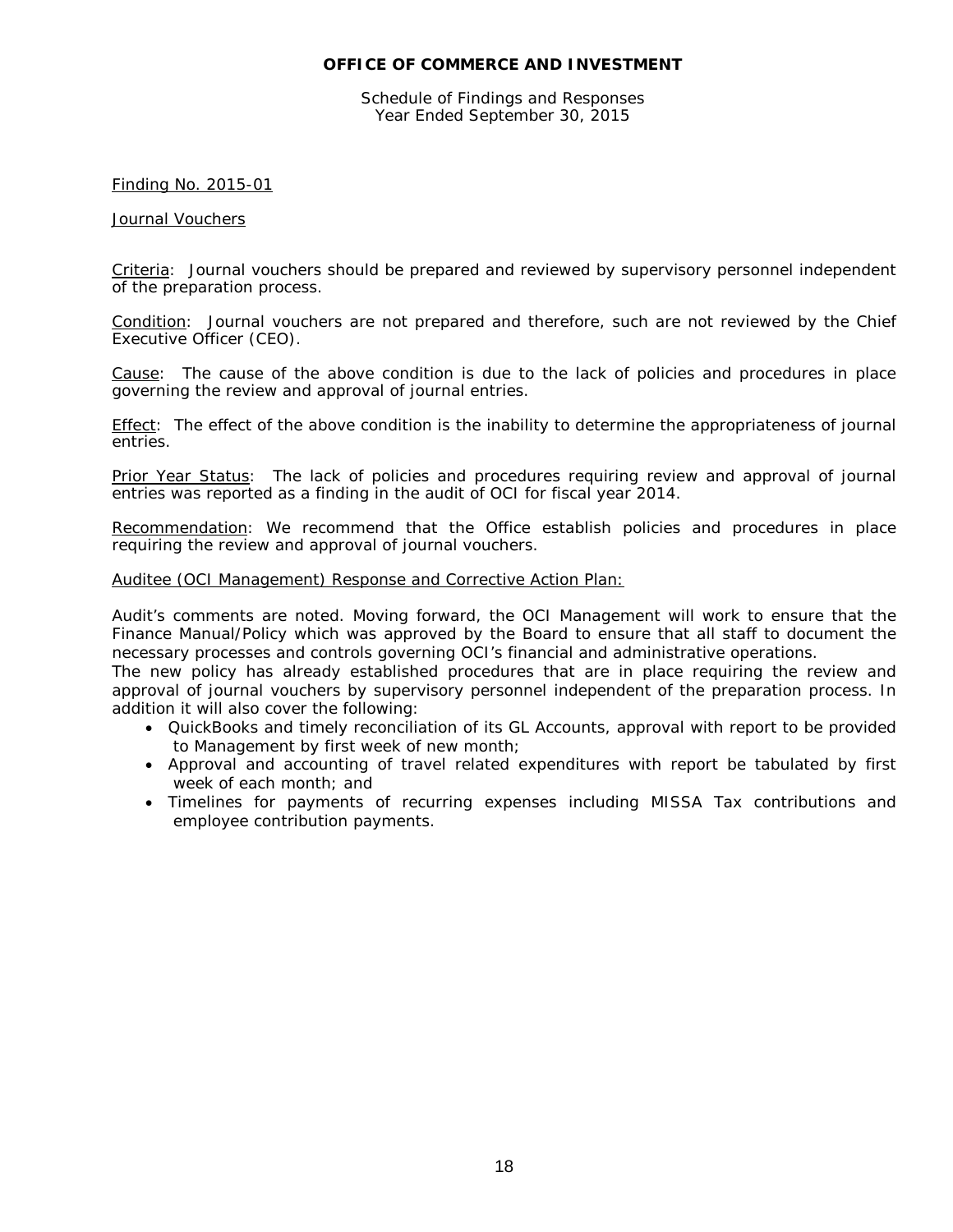# **OFFICE OF COMMERCE AND INVESTMENT**

Schedule of Findings and Responses, Continued Year Ended September 30, 2015

#### Finding No. 2015-02

Criteria: RepMar's Procurement Code states the following:

- (a) Section 124 unless otherwise authorized by law, all Government contracts shall be awarded by competitive sealed bidding.
- (b) Section 127 procurement of goods and services not exceeding \$25,000 may be made in accordance with small purchase procedures promulgated by RepMar's Policy Office. Small purchase procedures are those relatively simple and informal methods for securing services, supplies, or other property that do not cost more than \$25,000. RepMar's Ministry of Finance has previously declared that if small purchase procedures are used, price or rate quotations shall be obtained from an adequate number of qualified sources.
- (c) Section 128 a contract may be awarded for supply, service, or construction item without completion when it is determined in writing that there is only one source for the required supply, service, or construction item.

Condition: OCI does not have a formal procurement policy requiring documentation indicating the history of procurement to be maintained on file. For the following items, supporting documentation was inadequate to evidence the procurement process:

| Check no. | Date     | Description      | Amount  |
|-----------|----------|------------------|---------|
| 154       | 11/18/14 | Advertising      | \$4.359 |
| 142       | 11/18/14 | Office supplies  | \$2,201 |
| 1022      | 04/30/15 | Miscellaneous    | \$2.321 |
| 1011      | 04/24/15 | Professional fee | \$2,400 |
| 1179      | 09/07/15 | Professional fee | 600     |

Cause: The cause of the above condition is the lack of adequate internal control policies and procedures requiring documentation of procurement procedures to support compliance with RepMar's Procurement Code.

Effect: The effect of the above condition is noncompliance with RepMar's Procurement Code.

Prior Year Status: The lack of compliance with RepMar's Procurement Code was reported as a finding in the audit of OCI for fiscal year 2014.

Recommendation: We recommend that management establish adequate internal control policies and procedures to conform to RepMar's Procurement Code.

#### Auditee Response (OCI Management) and Corrective Action Plan:

Audit's comments are noted. Moving forward OCI Management will work to develop a formal procurement policy which will document the necessary processes and controls to be in place for a transparent and accountable procurement process. We will also work with RepMar's Policy Office to ensure compliance with RepMar's Procurement Code as well as best practice.

For the above mentioned expenses, these were approved by Management as well as the Board for material contracts/agreements and for smaller expenses, by way of approval of OCI's budget for the 2015 Financial Year.